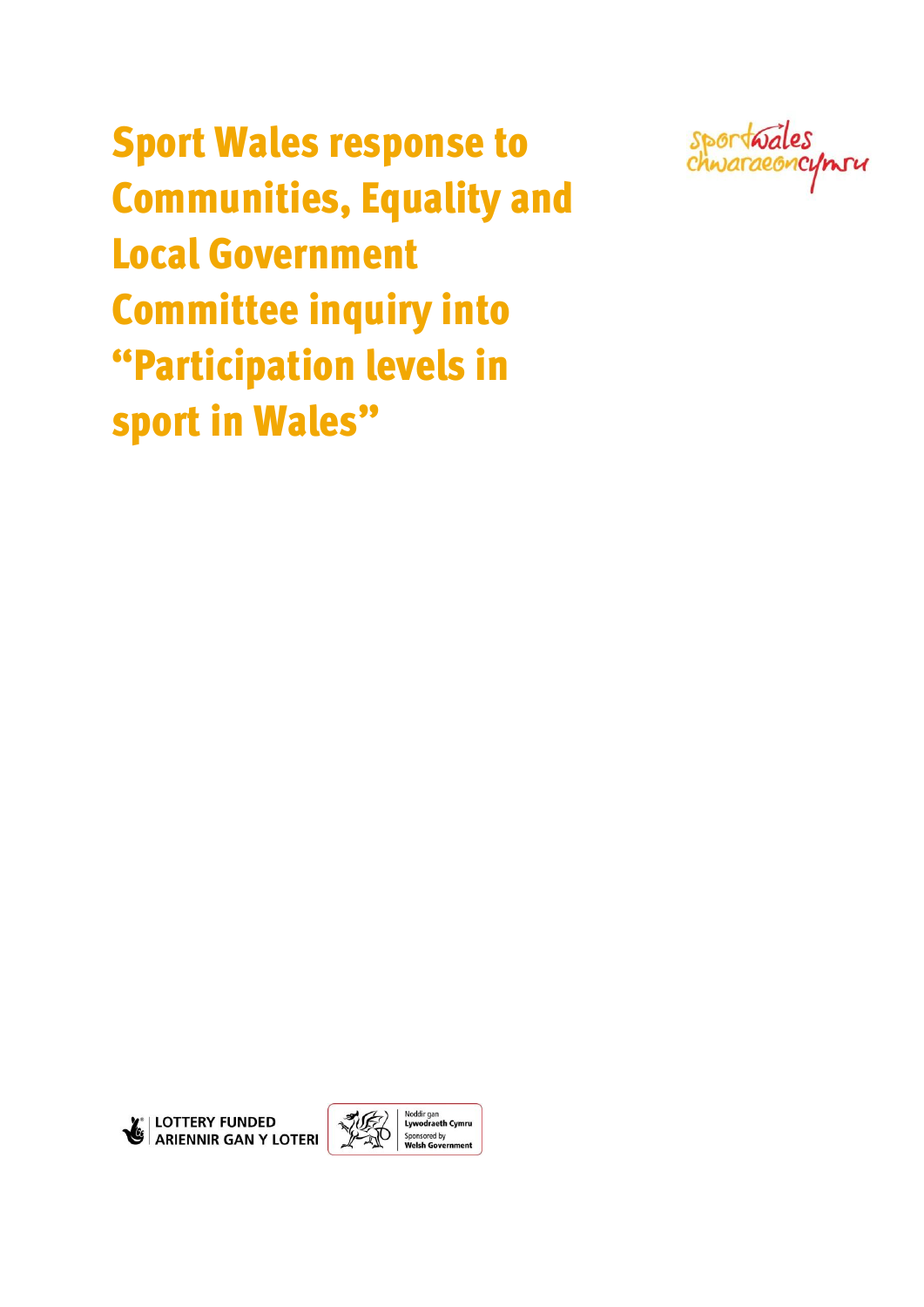## **Contents**

| $\mathbf{1}$   | Overview                                                                                                                                                                                                                                                      | 3  |
|----------------|---------------------------------------------------------------------------------------------------------------------------------------------------------------------------------------------------------------------------------------------------------------|----|
| $\overline{2}$ | The extent to which the Welsh Government and<br>Sport Wales are achieving the goals set out in the<br>Programme for Government, the Creating an Active<br>Wales action plan and the Vision for Sport in Wales<br>with regard to participation levels in sport | 5  |
| 3              | The availability of datasets and statistics to measure<br>participation levels in sport, particularly those<br>disaggregated by equality strand and socio-economic<br>groups                                                                                  | 10 |
| 4              | The opportunities and barriers to sports participation<br>that exist for different groups of people, including by<br>equality strand and socio-economic groups                                                                                                | 13 |
| 5              | What are the links between programmes to develop<br>sport in Wales and other Welsh Government<br>initiatives to increase physical activity?                                                                                                                   | 24 |
| 6              | The impact of the Olympic and Paralympic legacy, the<br>Ryder Cup and other high profile Welsh sporting<br>events and achievements on participation levels in<br>Wales.                                                                                       | 25 |
| $\overline{7}$ | Conclusion                                                                                                                                                                                                                                                    | 26 |
|                | Appendices                                                                                                                                                                                                                                                    | 27 |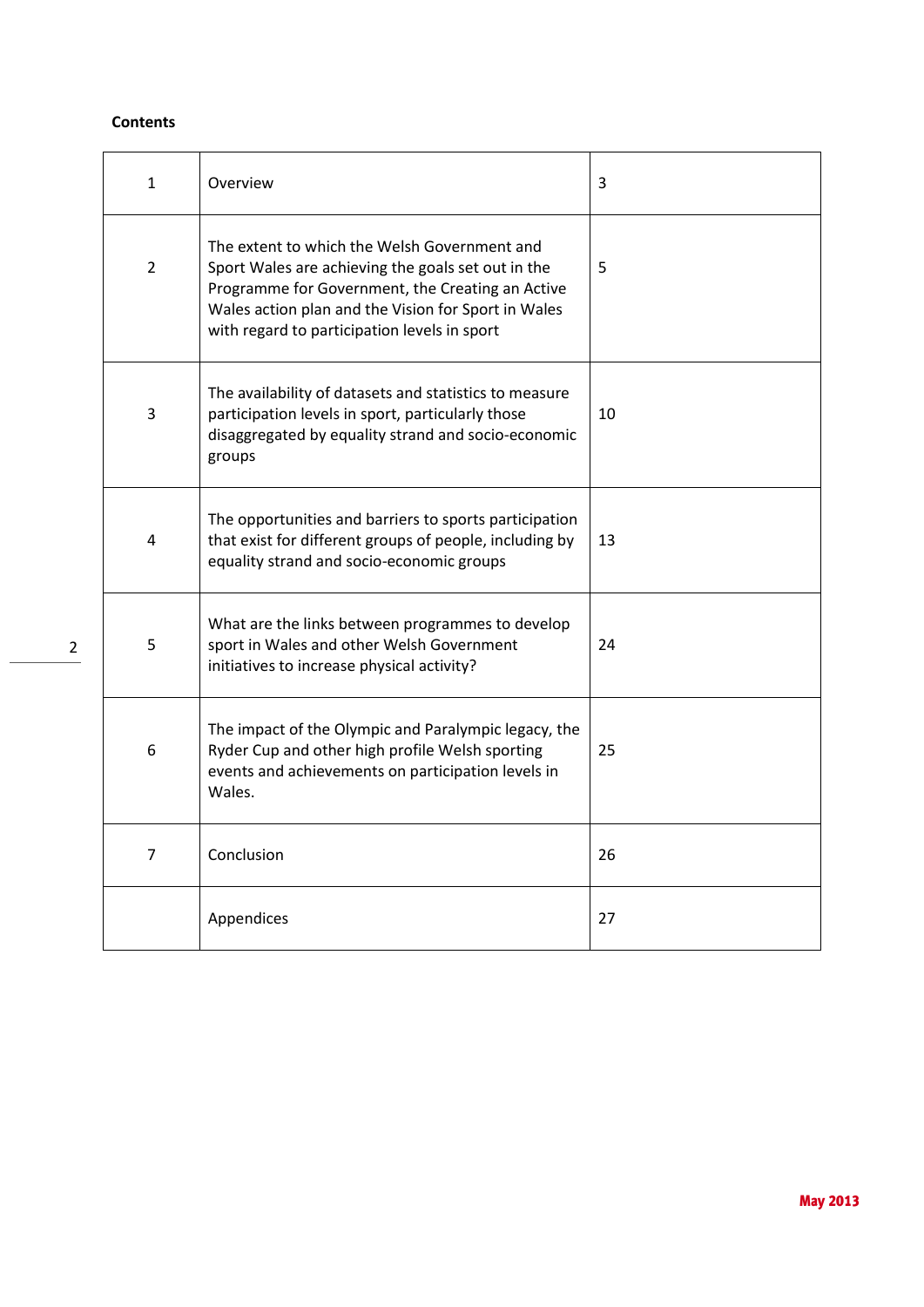#### **1.1 Overview**

3

1.2 We welcome the opportunity to respond to this Committee inquiry. Sport Wales is the national organisation responsible for developing and promoting sport and physical recreation. Working with partner agencies, on a national and local level, we aim to increase the frequency of participation in sporting activity, as well as improving elite performance. We take a broad view of sport, from our traditional sports, such as swimming and hockey to newer activities such as zumba and dance. The figure below outlines the full Physical Activty Spectrum and the scope of Sport Wales:

**Figure 1: Physical Activity Spectrum** 



- 1.3 We are also the main adviser on sporting matters to the Welsh Government and are responsible for distributing funds from the National Lottery to sport in Wales.
- 1.4 It has been a hugely successful twelve months for Welsh sport at the highest level, with promotion, medals and championships being won by a range of athletes and teams. Every single one of those sportswomen and men started at the grassroots, turning up at a club or activity and being nurtured to make the best of their talent. At Sport Wales we want everyone to have the opportunity to participate in sport and make the most of their talent. For some, this will lead them to elite success and for others it will encourage a healthier lifestyle.
- 1.5 Capturing the inspiration of elite Welsh sport and turning it into increased grassroots participation does not just happen, it takes dedication and planning from a range of partners within Wales. Despite the current economic climate, we are seeing progress on encouraging more people, particularly children, to participate in sport. However in order to achieve greater outcomes we need to be looking at how we offer and deliver sport to ensure we are not only maximising our investments, but also reaching and engaging the widest possible audience.

May 2013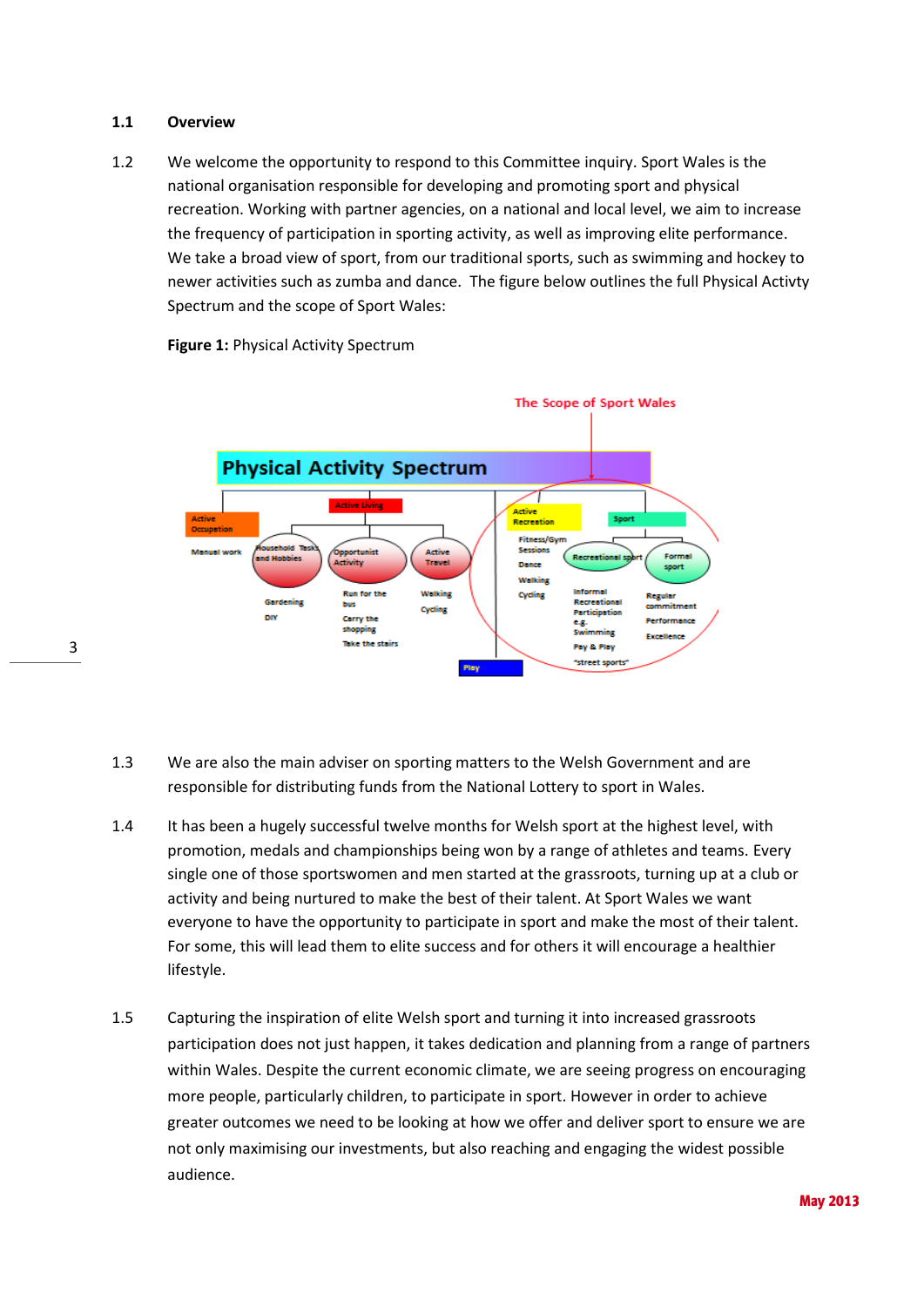- 1.6 From our perspective there are three key areas that there is a need to focus on in order to secure our aspirations and even greater outcomes:
	- Experience of sport in the school environment;
	- Greater collaboration across partners within the sport sector;
	- Fundamentally shifting the Welsh population's attitude and behaviour towards sport in order to embed participation.
- 1.7 Whilst there are specific challenges in engaging some of the groups identified in the Committee's terms of reference, these three points provide the basic foundations for developing skills, opportunities and confidence to participate in sport. We recognise that these are not just significant challenges for us, but for the sector as a whole. We are proactively addressing these issues with our partners and believe we can create a Wales where participation in sport is central to how we view ourselves as a nation.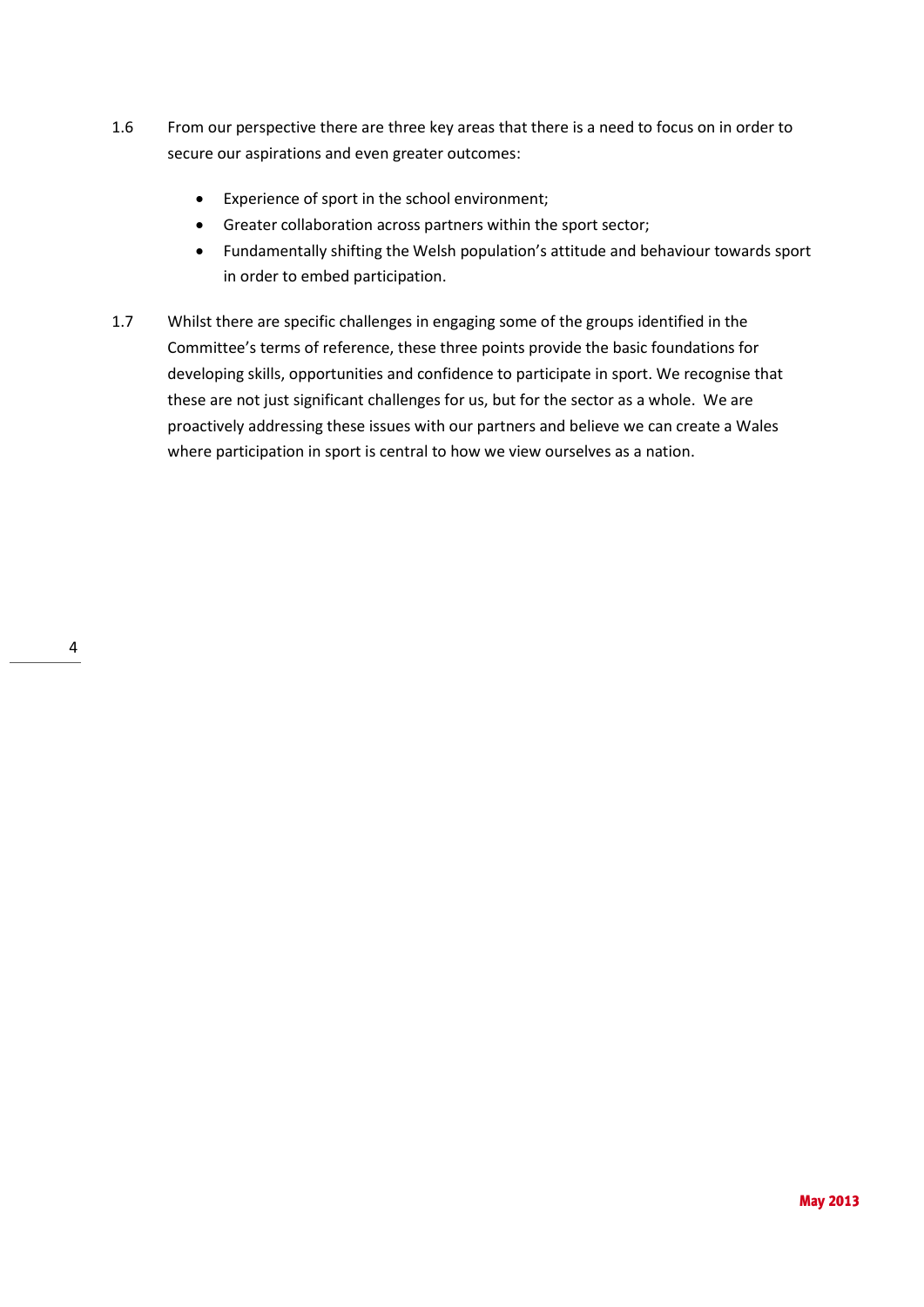- **2. The extent to which the Welsh Government and Sport Wales are achieving the goals set out in the Programme for Government, the Creating an Active Wales action plan and the Vision for Sport in Wales with regard to participation levels in sport**
- 2.1 Sport Wales is fully signed up to the goals of the *Creating An Active* Wales, particularly the overall vision of:

*"An active, healthy and inclusive Wales, where sport, physical activity and active recreation provide a common platform for participation, fun and achievement, which binds communities and the nation and where the outstanding environment of Wales is used sustainably to enhance confidence in ourselves."<sup>1</sup>*

- 2.2 Obviously *Creating An Active Wales* covers a much broader range of activity than simply sport, for example active travel and opportunities for informal play. In recognition of this, in 2010, following a consultation with the sport sector, we launched *A Vision for Sport in*  Wales<sup>2</sup>. The Vision outlined the two aspirations that the sector has signed up to:
	- Getting *every child hooked on sport for life*
	- Wales being *a nation of champions*
- 2.3 These reflect our two remits to increase participation and improve performance in Welsh sport. The document itself not only identifies the key areas for focus in order to deliver on these aspirations, but also looks to change the way in which sport is delivered in Wales. The five priority areas for attention identified in the *Vision* are:
	- **Sporting Innovation:** Creating a sport sector that embraces collaboration, encouraging new ways of delivering opportunities to increase participation and improve elite performance;
	- **Skills for a Life in Sport:** Every child and young person is provided with the skills and confidence to be physically literate through high quality, engaging sporting experiences;
	- **Sporting Communities:** We have communities with sport at the heart of them, offering joined up opportunities for every child and young person to undertake at least five hours of safe, high quality sport every week and sustaining their engagement throughout their adult life;
	- **Sporting Excellence:** We are a nation that excels in nurturing sporting talent and delivers on-going success on the international stage;
	- **Growing a Skilled and Passionate Workforce:** All those involved in sport, whether in a professional or voluntary capacity, are supported to pass on their skills and passion for sport to the people of Wales.

5

 $\overline{a}$ 

<sup>&</sup>lt;sup>1</sup> Creating An Active Wales, Welsh Government, 2009

<http://wales.gov.uk/docs/phhs/publications/activewales/100121activewalesen.pdf> 2 *A Vision for Sport in Wales*, Sport Wales, 2010

[http://www.sportwales.org.uk/media/506916/sport\\_wales\\_english\\_vision\\_doc\\_reprint\\_all\\_v3.pdf](http://www.sportwales.org.uk/media/506916/sport_wales_english_vision_doc_reprint_all_v3.pdf)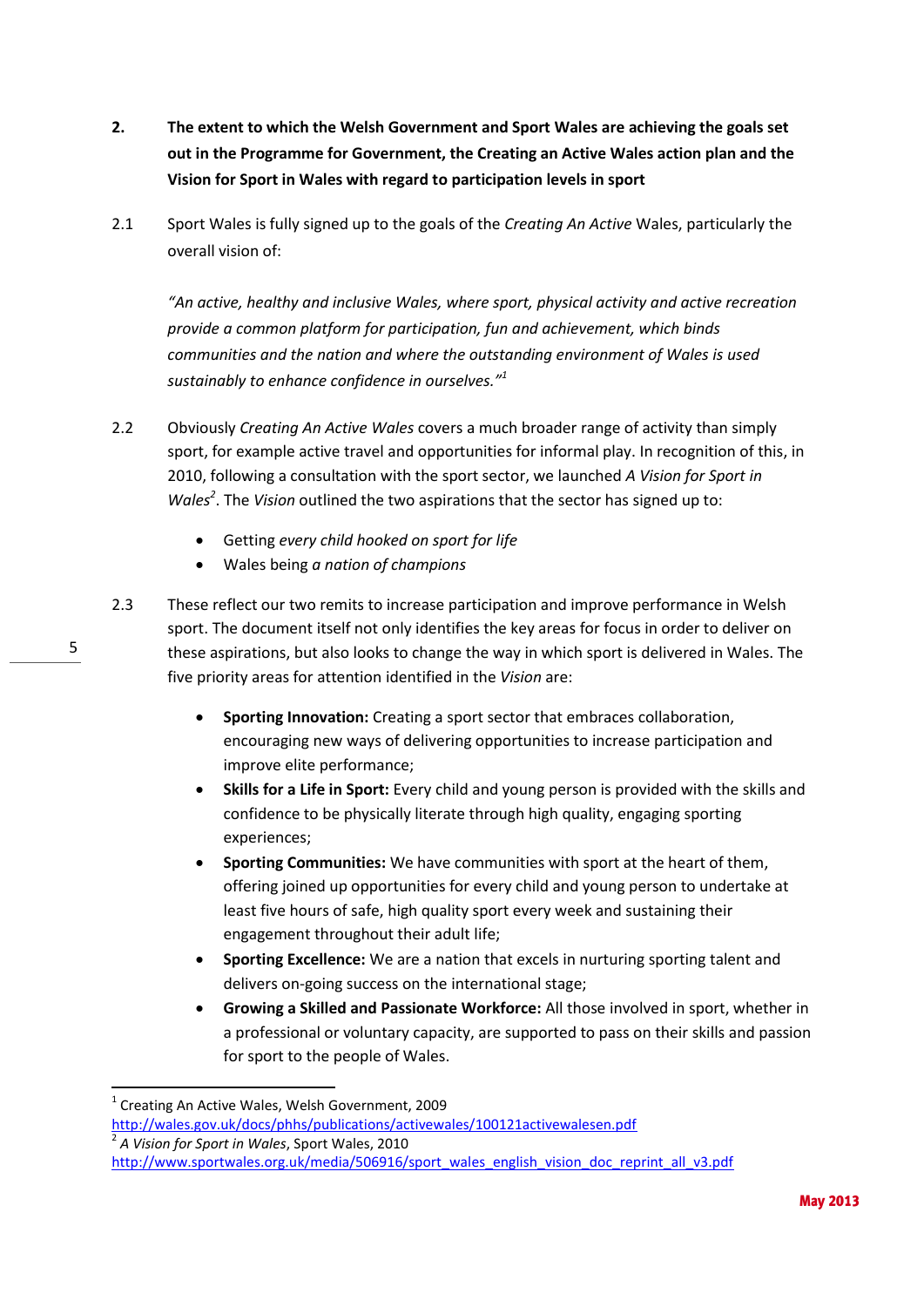- 2.4 The *Vision* is clear that to achieve a step change in delivery we have to change not only what we do. In short, it requires all of us to commit to becoming high performing organisations. The Vision commits us to:
	- Apply a culture of 'high challenge, high support' to our work with partners; moving beyond traditional liaison activity, to a relationship where we will facilitate partners to set 'unreasonable ambitions';
	- Proactively work with those sports that can make the biggest difference; geared towards a step change from providing opportunities to not the 100s, but the 1000s, and align our investments accordingly - based on evidence and on achieving big outcomes - to ensure we maximise impact;
	- Take a more innovative approach to delivery. This will involve placing greater emphasis on the need to work with those that can deliver most effectively, from the wider public, private and voluntary sectors;
	- Focus on enabling a significant step change in the scale of community based activity so that anyone can take part in a range of sports locally;
	- Build on our renewed commitment to growing the volunteer base through proactively addressing challenges of volunteer recruitment, training, deployment and retention. The wider sport sector too is on the path to reviewing its approach to delivery, one that represents a growing commitment to being high performing and recognising the importance of collaborating with others.
	- 2.5 This new culture is about establishing a step change in the leadership of the sport sector. We believe five fundamental factors define high performing organisations. They are:
		- Setting unreasonable ambitions;
		- Developing strategies, informed by performance insights, to deliver the vision;
		- Distributed leadership, where there are clear roles and responsibilities set out for all involved in delivering the vision, and people are encouraged to be accountable for their work;
		- Providing high quality feedback to enable us to continually improve;
		- Working as one.
- 2.6 Our Corporate and Business Plans over the next few years have the above principles as a central core. If we and our partners can embrace this culture then significant increases in sports participation are achievable. We want to get away from producing more of the same and expecting different results, our leadership of the sector is based on the desire to bring about this step change with our partners.
- 2.7 We have been pleased that the sector as a whole has welcomed the *Vision* document and utilised it as a guide for planning, to ensure that all aspects of a sporting community are captured. We have also engaged our partners in developing visions for their sport and communities, encouraging them that these should not only address their current provision and membership, but should address the community as a whole and how they can get everyone participating. We have been pleased with the progress a number of our partners have made in the area.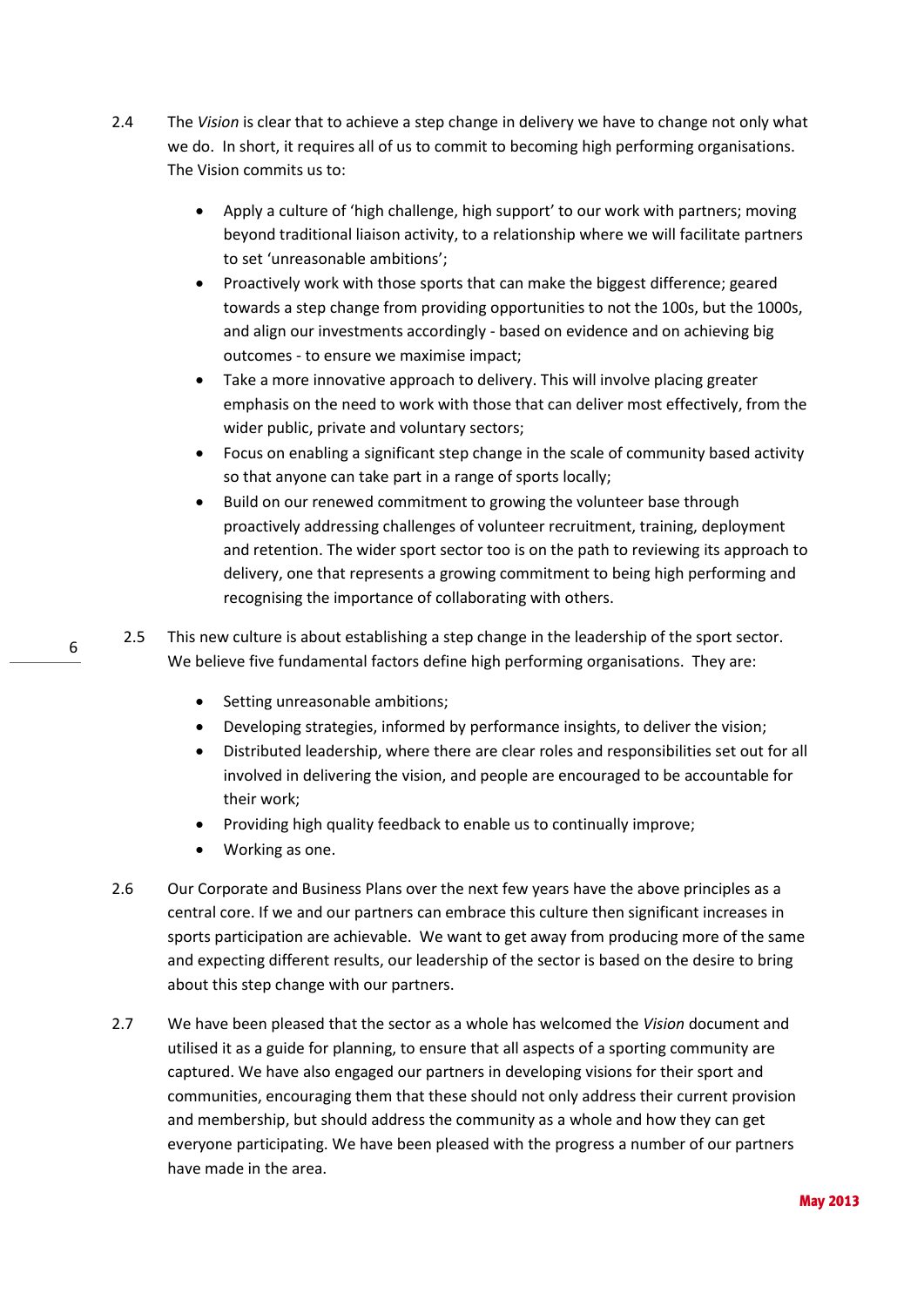- 2.8 In order to deliver on the *Vision*, we have developed a series of underpinning strategies that broadly relate to the priority areas. These are:
	- Elite Sport Strategy 2010-16 [\(http://www.sportwales.org.uk/media/514091/sw](http://www.sportwales.org.uk/media/514091/sw-elitestrategy_eng.pdf)[elitestrategy\\_eng.pdf\)](http://www.sportwales.org.uk/media/514091/sw-elitestrategy_eng.pdf)
	- Coaching and Volunteering Strategy 2010-16 [\(http://www.sportwales.org.uk/media/512875/swc\\_coachingstrat\\_eng.pdf\)](http://www.sportwales.org.uk/media/512875/swc_coachingstrat_eng.pdf)
	- Community Sport Strategy [\(http://www.sportwales.org.uk/media/1018674/community\\_sport\\_strategy\\_\\_\\_eng](http://www.sportwales.org.uk/media/1018674/community_sport_strategy___eng_.pdf) [\\_.pdf\)](http://www.sportwales.org.uk/media/1018674/community_sport_strategy___eng_.pdf)
	- Child Poverty Strategy 2012-15 [\(http://www.sportwales.org.uk/media/810130/child\\_poverty\\_strategy\\_\\_english\\_.p](http://www.sportwales.org.uk/media/810130/child_poverty_strategy__english_.pdf) [df\)](http://www.sportwales.org.uk/media/810130/child_poverty_strategy__english_.pdf)
- 2.9 None of these strategies should be considered in isolation from the others, as together they reinforce the direction of travel and contribute to the sporting journey we want the people of Wales to experience. Whether it is getting 10% of the Welsh adult population volunteering or creating a better sporting experience at schools for children and young people in Wales, these strategies provide the detail for delivering on the *Vision*.
- 2.10 Following the development of the *Vision* we have spent time looking at performance management, both within Sport Wales and of our partners. As part of this we have led the sector in developing a Results Based Accountability (RBA) approach. This marks a fundamental shift from solely looking at outputs, e.g. number of sessions delivered, to now being more focussed on the big deliverable outcomes e.g. how frequently are young people active (measured by surveys for the whole population). As we ourselves have developed this RBA process we have supported our partners to as well, so that we can all be clear on the outcomes we are aiming for and the most effective way of delivering them.
- 2.11 In adopting this approach we have identified a series of high level indicators for Sport Wales, which will identify how well we are delivering sport in Wales. The figure below outlines these indicators and how they fit into the delivery of the *Vision*: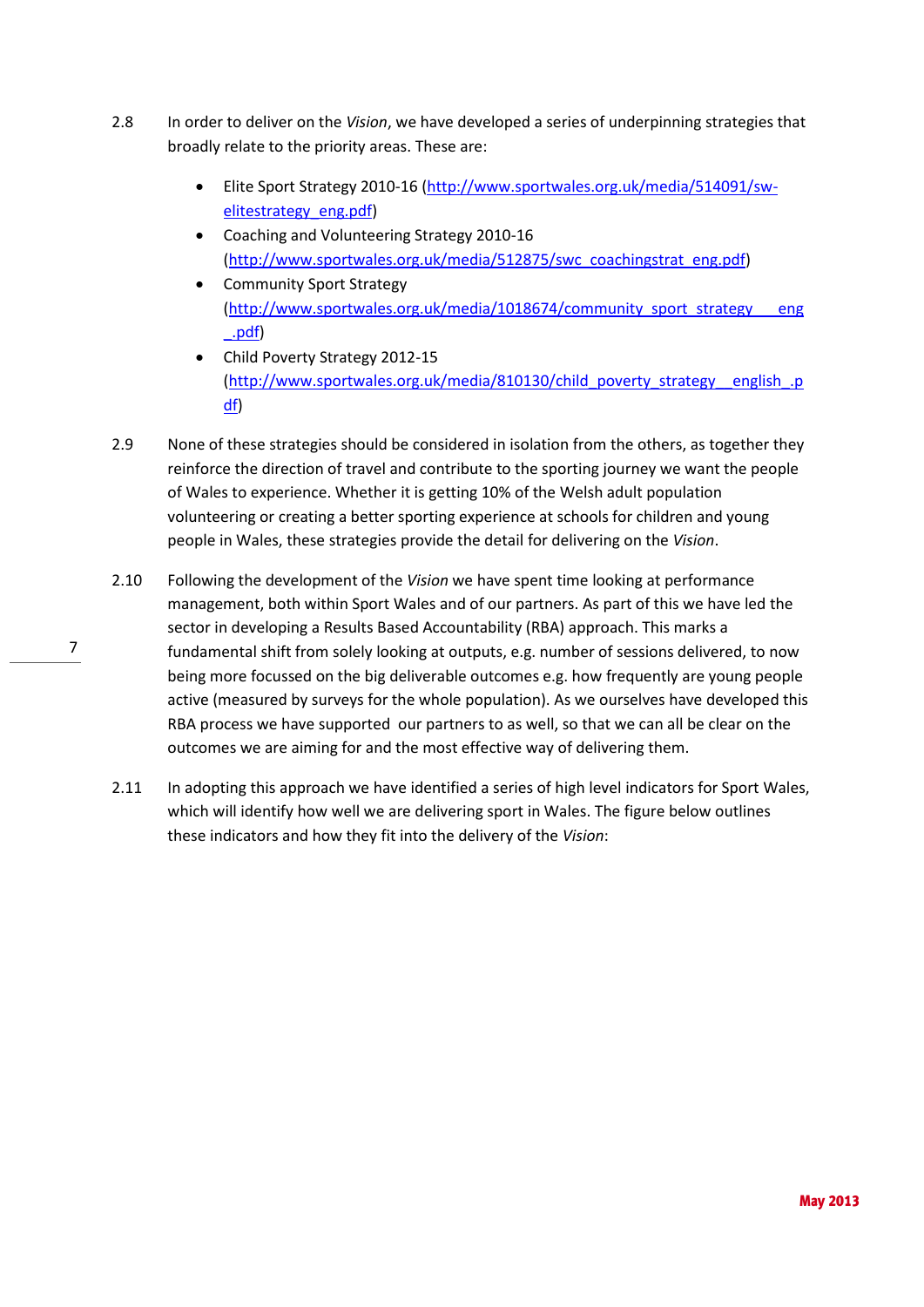



We have included the two scorecards that demonstrate progress in Appendix 1.

- 2.12 To achieve these outcomes we need to know what our current performance is and where we want to get to for each priority. To achieve this, we utilise our performance measures or outputs (see Appendix 2) which we use 'in year' to chart trends. These measures are subject to constant review as to whether they are the most efficient trackers of the progress we want to see. Positive examples of these outputs are:
	- Coaching data for 2011-12 shows an increase of 9% in active coaches over the past 12 months. (3 year trend is up 37% for all sports; up 49% for the 10 higher focus sports);
	- Very positive increases in NGB membership have been reported as a result of the post London 2012 Games. However the five year trend is also very positive (predates 2012 Games);
	- The long term trend in after school participation is also positive (Dragon Sport and 5x60 outputs $3$ );
	- "Learn to swim" rates have improved over the last three years.

 $\overline{a}$ 

<sup>&</sup>lt;sup>3</sup> For more information on trends see: [http://www.sportwales.org.uk/community-sport/education/ayp-data](http://www.sportwales.org.uk/community-sport/education/ayp-data-reports.aspx)[reports.aspx](http://www.sportwales.org.uk/community-sport/education/ayp-data-reports.aspx)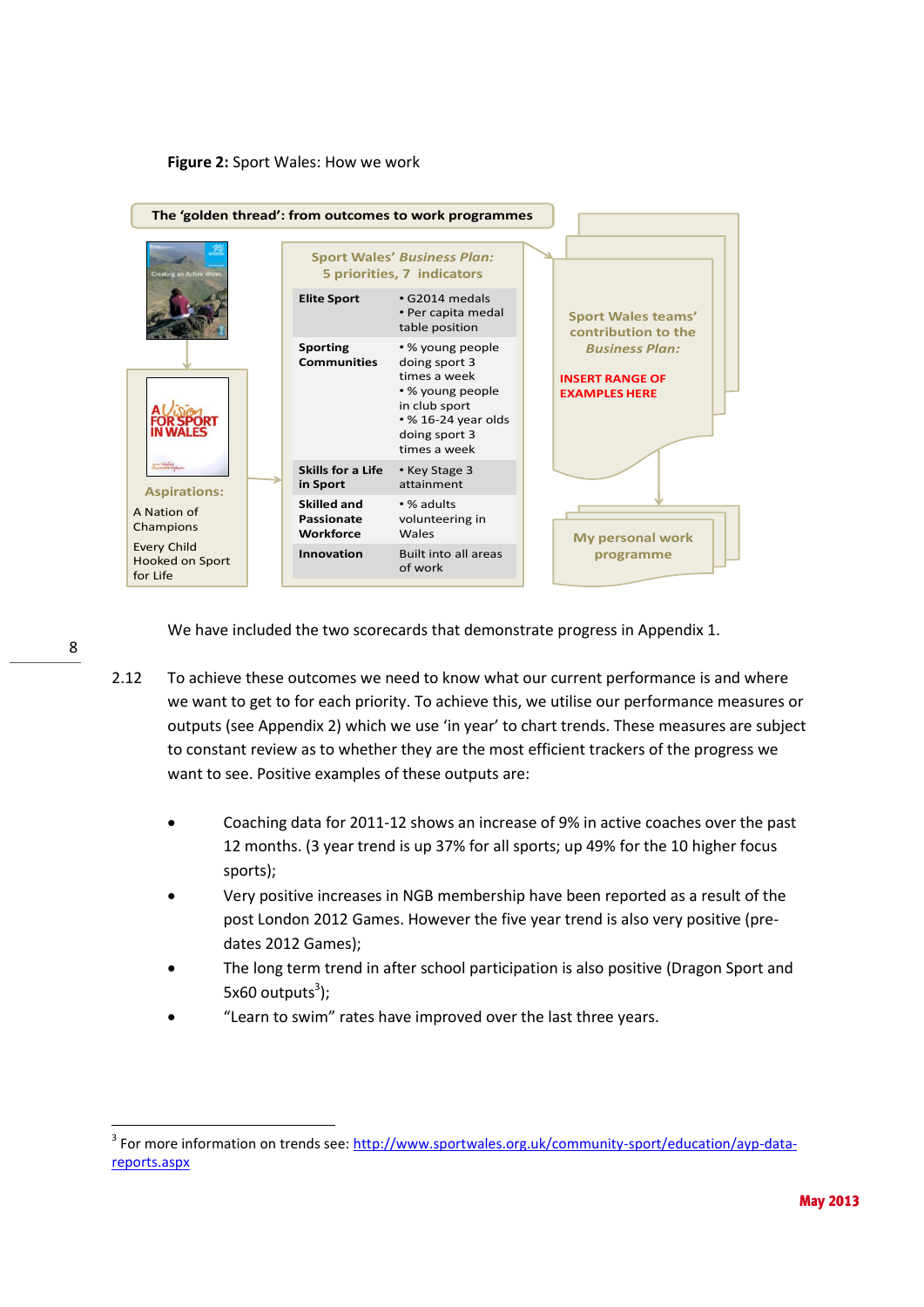- 2.13 We have recently created a much clearer set of investment principles for our partners as well, accompanied by a self-assessment tool, developed with the sector, which will enable partners to look at their strengths and areas for development. We intend for this tool to be positive, rather than a way of "inspecting" or catching partners out. We believe that open and honest self-assessment is critical if we are going to see a genuine step change in the way sport is delivered in Wales. In the coming months we will be piloting the self-assessment tool with a range of partners to ensure that it is effective in driving change.
- 2.14 The aim of all of the work relating to the *Vision*, our strategies and the way we performance manage is to ensure greater forward planning and more accountability for delivery of sport in Wales. At the heart of this work is a commitment to collaboration, namely sharing outcomes, resources and what works. Where we have seen the greatest progress is often where partners have worked together on shared outcomes. At a time when public finances are tight, collaboration is critical. We want to make sure that we are investing in those partners that will help us deliver on our outcomes, at both an elite and grassroots level, as well as ensuring that any investment is maximised.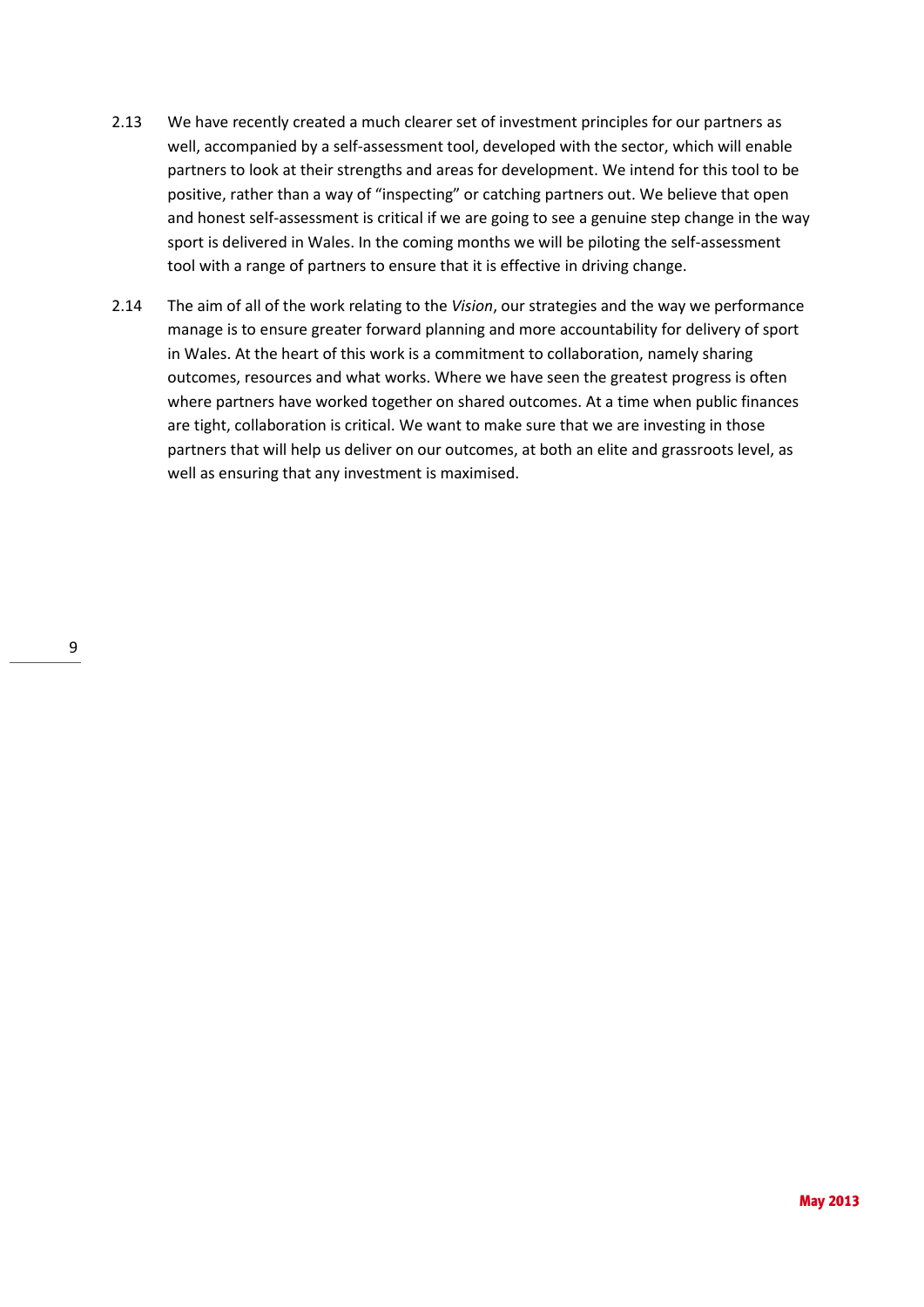## **3. The availability of datasets and statistics to measure participation levels in sport, particularly those disaggregated by equality strand and socio-economic groups**

- 3.1 At Sport Wales we run two major surveys every two years, our Active Adults Survey (sample size approximately 18-22,000) and our School Sport Survey (sample size approximately 40,000). These provide us with data on how well we are progressing in getting more people in Wales actively involved in sport, both as participants and volunteers.
- 3.2 Unfortunately the timing of this inquiry means that we are not able to provide the committee with the most up to date picture as both of our surveys are currently in the field, with a view to reporting the results this autumn. We will commit to write to the committee to draw your attention to the results of these surveys, which are particularly important as they will be the first indication of whether the Olympics and Paralympics have left a participation legacy in Wales.
- 3.3 Both surveys, providing the sample is large enough, can be broken down by equality strand. The only difference being the School Sport Survey does not collect information on sexual orientation, due to the age range of children that complete the survey. We have a socioeconomic breakdown for the Active Adults Survey and the School Sport Survey uses percentage of pupils eligible for Free School Meals as a proxy measure.
- 3.4 Sport Wales is also a producer of Official Statistics. At a practical level this means we adhere to the UK Statistics Authority's *Code of Practice*; a set of principles and protocols that ensure the statistics are fit for purpose, methodologically sound and transparently produced. An important aspect of this, and in line with the Government's Open Data initiative, is that we make sure that our data is accessible via our website, easy to find and understand.
- 3.5 Our last School Sport Survey in 2011 was completed by around 40,000 children and young people in Wales. This made it the largest survey of children and young people in Wales. The headline results of the survey were:
	- **CURRICULAR PARTICIPATION:** Physical Education is part of the National Curriculum from Key Stages 1 to 4. 98% of primary school pupils and 97% of secondary school pupils said they took part in curricular Physical Education (PE).
	- **EXTRACURRICULAR PARTICIPATION:** Extracurricular participation levels for primary school pupils are identical to levels recorded in the 2009 survey - 78% overall took part in extracurricular sport in the previous year. In secondary schools, the overall level of extracurricular participation has dropped compared with previous survey findings, although over two thirds (65%) of pupils took part in the previous year. Older pupils in Years 9 and 10 are less likely to take part.
	- **CLUB PARTICIPATION:** Club participation levels for primary school pupils are at the highest recorded level since 2000, with 85% of pupils taking part in sport with a club during the previous year. For secondary school pupils, levels of club participation have dropped, although club participation is slightly higher than extracurricular participation –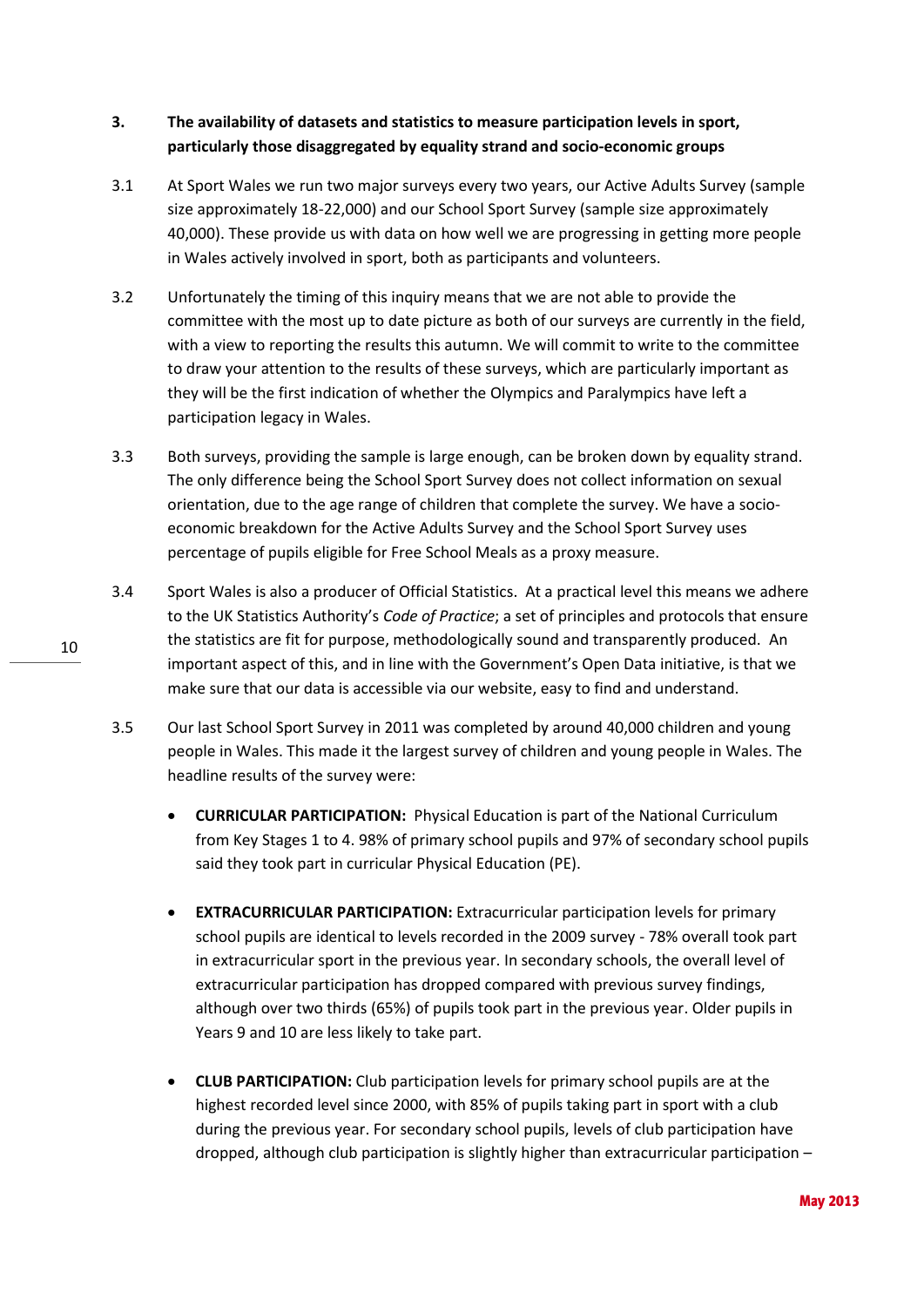68% of pupils took part in sport with a club during the previous year. Participation levels are lower among older pupils.

- **FREQUENCY OF PARTICIPATION:** For the first time, the 2011 survey has captured a detailed picture of frequency of participation, allowing us to explore the number of occasions per week pupils take part in organised sport and recreation, outside of the curriculum. Just over a quarter of pupils (26% of secondary pupils and 28% of primary pupils) take part in organised activity (other than in curriculum time) on three or more occasions per week.
- **GENDER DIFFERENCES:** There is virtually no gender gap in extracurricular or club sport participation levels among primary school pupils. At secondary school, gender differences become more noticeable, and increase as pupils get older. Whilst there isn't a large difference in terms of overall participation levels, the main difference is in the frequency of female participation in organised sport. Relatively equal numbers of boys and girls take part in organised activity at least once a week outside of curricular time, but girls are less likely to take part three or more times a week. This pattern is the same for every year group.
- **SOCIO ECONOMIC STATUS AND PARTICIPATION:** 'Receipt of a free school meal' is used as a proxy measure to look at levels of deprivation of children and young people in Wales. Each school in the survey is placed into a Free School Meal (FSM) quartile – based on the percentage of pupils at that school in receipt of a free school meal. Pupils in schools with a higher percentage of FSM take up are less likely to be frequent participants, they are less likely to participate in regular sport at a club, and they are less likely to visit a leisure centre. $4$
- 3.6 The trends in adult participation have remained steady over the past 25 years, with between 35% and 40% of adults aged 15 and above taking part in sport (excluding billiards, snooker and walking) at least once a month. Including walking, 56% of adults participated at least once in the previous four weeks. Throughout this period, men have been more likely to participate than women, and remain significantly more likely than women to take part in traditional, formal club sport. Men and women are equally likely, however, to visit leisure and fitness centres, an indication of the activities offered by different types of clubs and centres.
- 3.7 Adults in households of 'higher social grade' are also more likely to participate. Sports participation is also linked to age, with younger adults more likely to play sport than older adults, as the graph below demonstrates:

1

May 2013

<sup>&</sup>lt;sup>4</sup> School Sport Survey 2011: State of the Nation, Sport Wales, 2011 <http://www.sportwales.org.uk/media/958929/sss2011sotncy.pdf>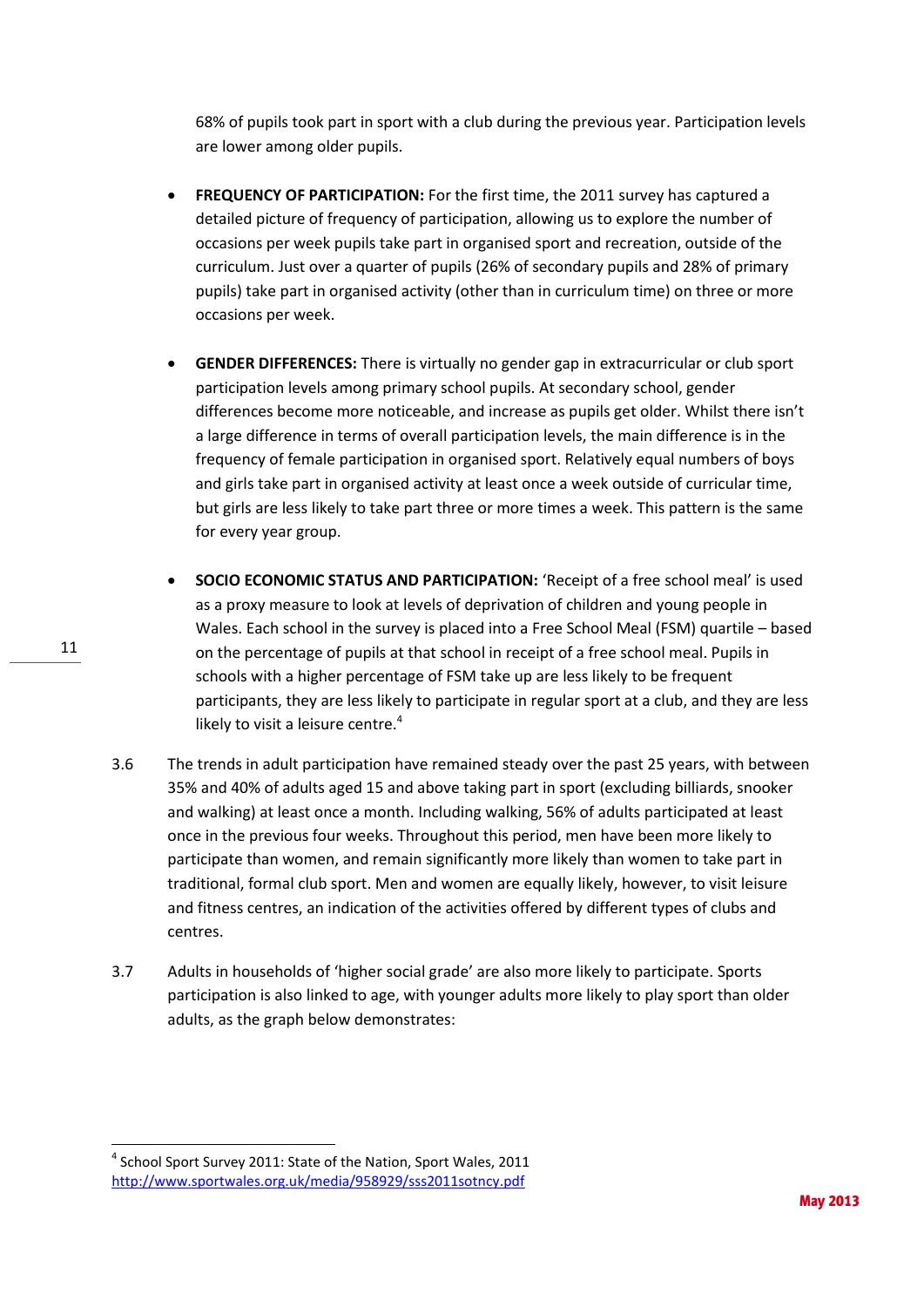**Figure 3:** Hooked on sport



#### Hooked on Sport: Percentage participating in sport on average three or more times per week

- 3.8 We have used our Active Adults data to produce a series of People Segmentation snapshots<sup>5</sup>, producing generic snapshots of different sections of society and their habits. We developed these in order to improve the way our partners focus on their target audiences. Where these have been used alongside partner information and intelligence we have seen some promising progress.
- 3.9 Alongside the data we manage through our surveys we have also made an investment into our Governing Bodies to encourage them to identify the data and evidence they hold and use it effectively to make decisions. We have provided funding for a series of shared research posts, in order to embed the use of evidence in the development of their sport. Whilst our surveys do provide a national picture, partners should also be identifying their own data sets, including equality breakdowns, so that they can be responding to the needs of their membership.

12

Source: School Sports Survey 2011 and 2008-09 SCW Active Adults Survey

<sup>&</sup>lt;sup>5</sup> More information on people segmentation can be found here: [http://www.sportwales.org.uk/research-](http://www.sportwales.org.uk/research--policy/tools-and-resources/people-segmentation.aspx) [policy/tools-and-resources/people-segmentation.aspx](http://www.sportwales.org.uk/research--policy/tools-and-resources/people-segmentation.aspx)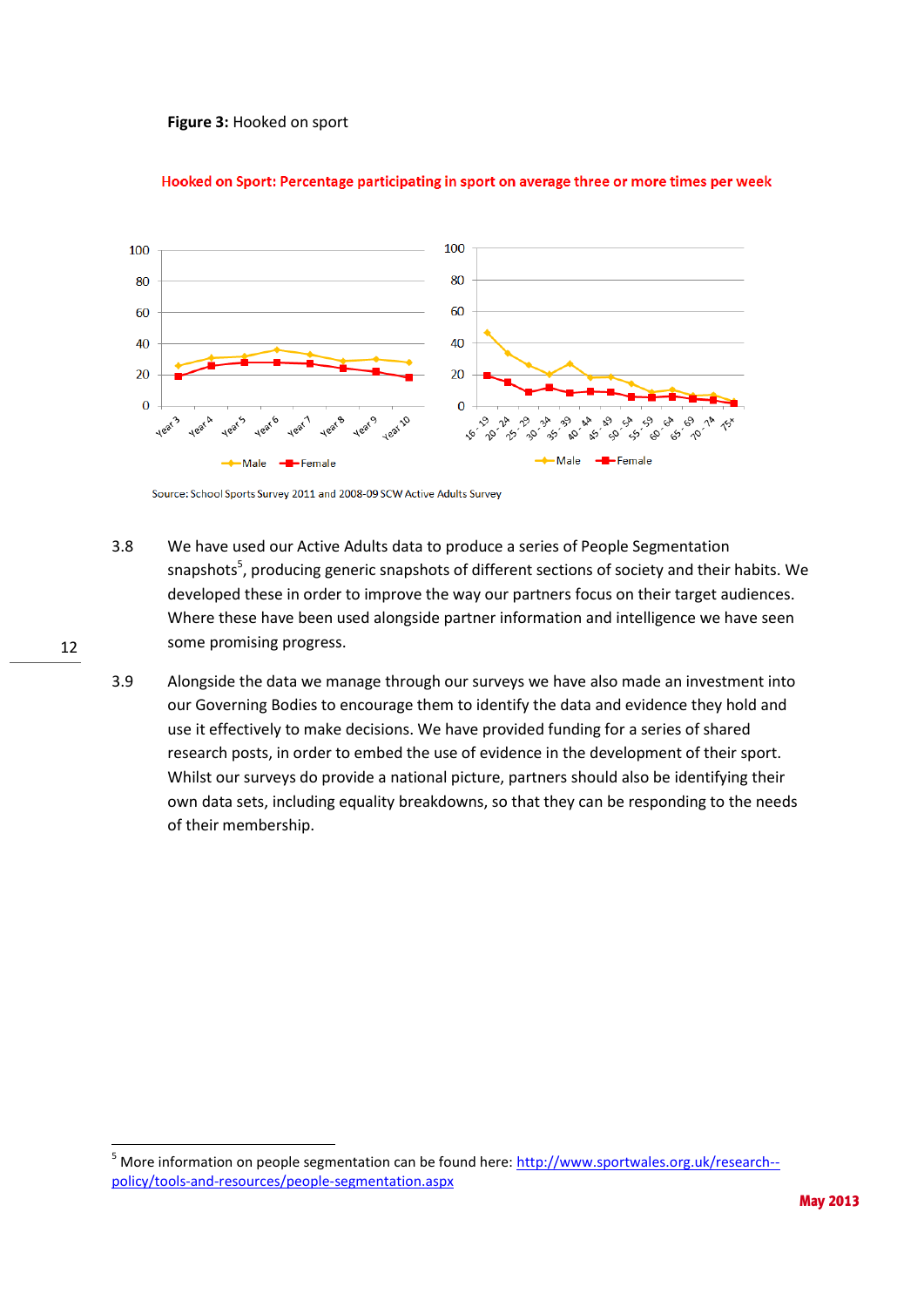# **4. The opportunities and barriers to sports participation that exist for different groups of people, including by equality strand and socio-economic groups**

4.1 Before looking at specific barriers for different groups, there are three more general points that we would want to make around areas for continuing development. If we get these areas right, we believe that it could take participation and provision of sport in Wales to the next level.

## 4.2 **The school experience**

The first experience of sport is absolutely crucial for planting the seeds for a lifelong participation and schools are absolutely central to this. We believe that a good school is one that values sport as part of a rounded curriculum, rather than simply seeing it as an add on. We welcome the commitment in the Programme for Government to make physical literacy as important a skill as reading and writing. This is an important principle in ensuring young people leave school with a range of skills.

- 4.3 Our School Sport Survey in 2011 highlighted that at primary school there were many positives, with the primary school experience perceived as being inclusive, regardless of ability. Unfortunately among secondary school pupils the survey shows a decline with age in participation and enjoyment. This is particularly concerning as participants reported that their experience of PE and school sports clubs in secondary school had a strong influence on whether they continued taking part, with the early years at secondary school being a key point for some in terms of disengagement. In many cases the issues affecting participation in sport are the same regardless of gender, but the result is particularly marked amongst female pupils, highlighted in the 'Women and Girls' section below.
- 4.4 From the survey it is quite clear that a significant number of children and young people are being put off from participation in sport from their school experience. This then makes it highly unlikely that we will be successful in bringing them back to sport in their later life. We have to get the offer in and around school right in order to build a nation where every child is participating.
- 4.5 In creating this environment we need to be ensuring that we are providing children and young people with the skills to participate in sport. Just like reading and writing, learning and practising the basic skills will open up a world of opportunity for children. Previously the focus has probably been too much on undertaking an activity, rather than learning the skills to participate. If children do not feel confident in their skills then they are much less likely to participate in sport, both in school and in the community.
- 4.6 We started to change that with the launch of our Play to Learn pack, which complements the Foundation Phase, and have developed this further with the launch of Dragon Sport and Multi-Skills last year. We believe that this will create a generation of children with the competence, confidence and motivation to take part in sport, all of which meets the Programme for Government commitment to making physical literacy as important as reading and writing.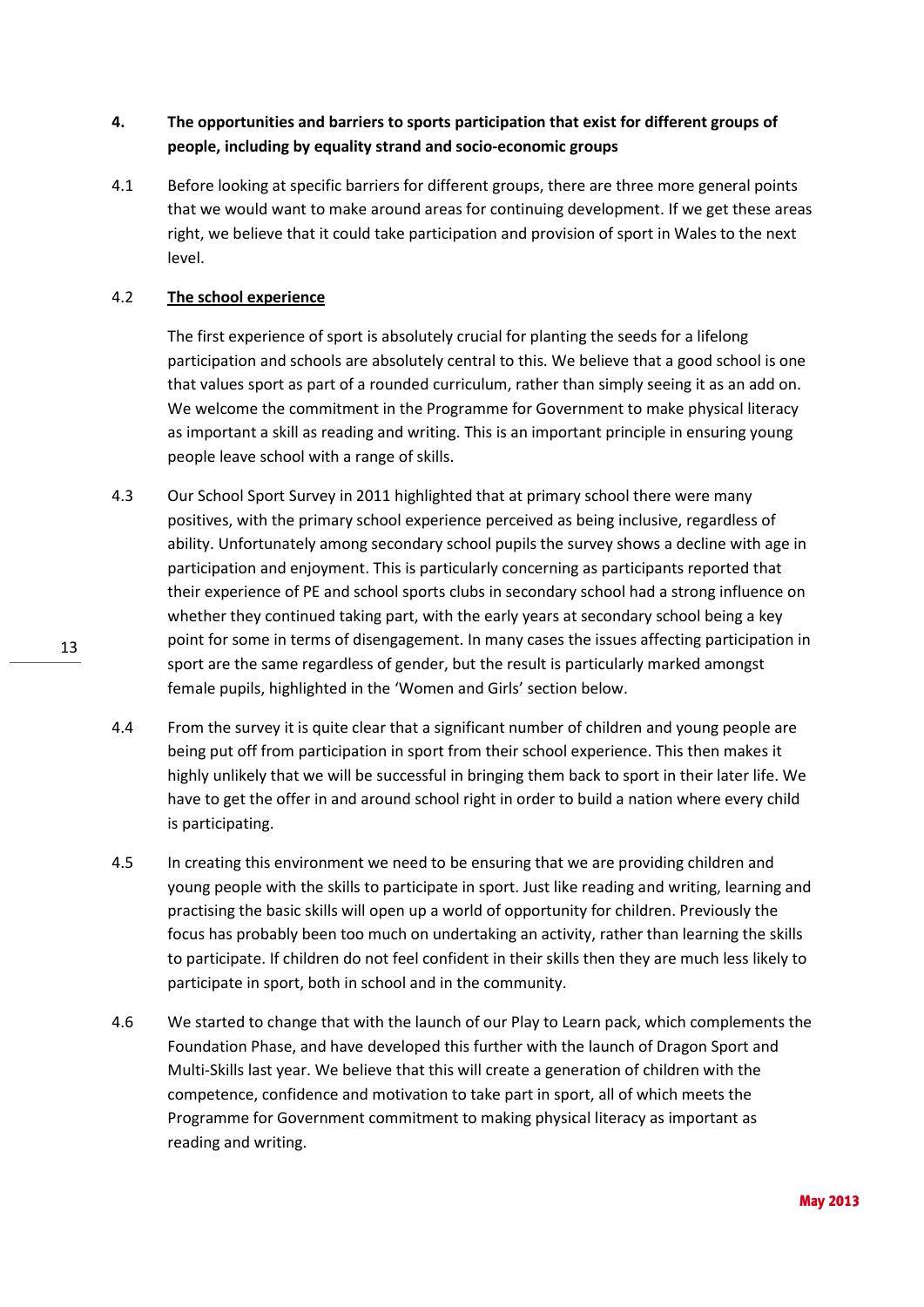- 4.7 Further to getting the offer right, we have to make sure that the delivery of sport in school is inclusive. Sport in schools needs to cater for the widest range of skills and talents. Those that demonstrate potential need to be stretched and challenged appropriately in order to develop. Those pupils who are struggling should be supported to improve their skill levels and confidence to participate. All of this needs to be delivered by teachers who have the confidence and appropriate training to work with children with varying abilities. Head teachers also play a critical role in setting the right ethos for the school, one that values sport and sees that it has an important role to play in the overall educational offer. Where we have seen this commitment from the very top of the school, we have seen school sport flourish.
- 4.8 We are pleased that Ministers have established a task and finish group on physical activity and school sport, Chaired by Baroness Tanni Grey-Thompson. We believe that this is a real opportunity to look at a unique Welsh approach to school sport and could be a significant point on the road to encouraging greater participation in sport. We would want to see the profile and quality of both PE and school sport being raised through the recommendations of the group, recognising the need to improve the training and support those professionals delivering PE and school sport.
- 4.9 We need to ensure that every child is encouraged and has a positive experience of sport in school if they are to develop a lifelong passion. If we get this right it will not only impact on participation rates, but would also make a significant contribution to creating a healthier Wales and helping with the fight against obesity.

#### 4.10 **Collaboration across the sport sector**

*The Vision for Sport in Wales* and Sport Wales' *Community Sport Strategy* both place the principles of collaboration, or joint working, at their heart. We know that by working together we can achieve more than if we work in isolation. In the current economic climate there is an added urgency to ensuring that we are looking at ways in which we can maximise resources, both human and financial. We believe that collaboration should always be for a clear purpose, namely to improve outcomes for the end user, rather than just for the sake of it.

- 4.11 Understandably so far most of the debates around collaboration have been focussed around health, education and social care. At Sport Wales we have instigated a number of discussions with Welsh Government and particularly our local authority partners around the "Simpson agenda". We have also seen some progress in this area with the Chief Officers of Recreation and Leisure (CORL) agreeing outcome based indicators for their work and now a National Peer Group is being set up to add scrutiny to this work. In doing this CORL produced a National Outcomes (RBA) Report Card. These proposals were agreed by the Organisational Development Simpson Implementation Board (ODSI).
- 4.12 In addition to this, potential areas for collaboration have been developed especially within North Wales and Gwent CORL which has developed a regional RBA scorecard and will be focusing on four areas: swimming, physical literacy, workforce, and systems and data. Despite this, progress has probably been slower than we would have liked. Whilst leisure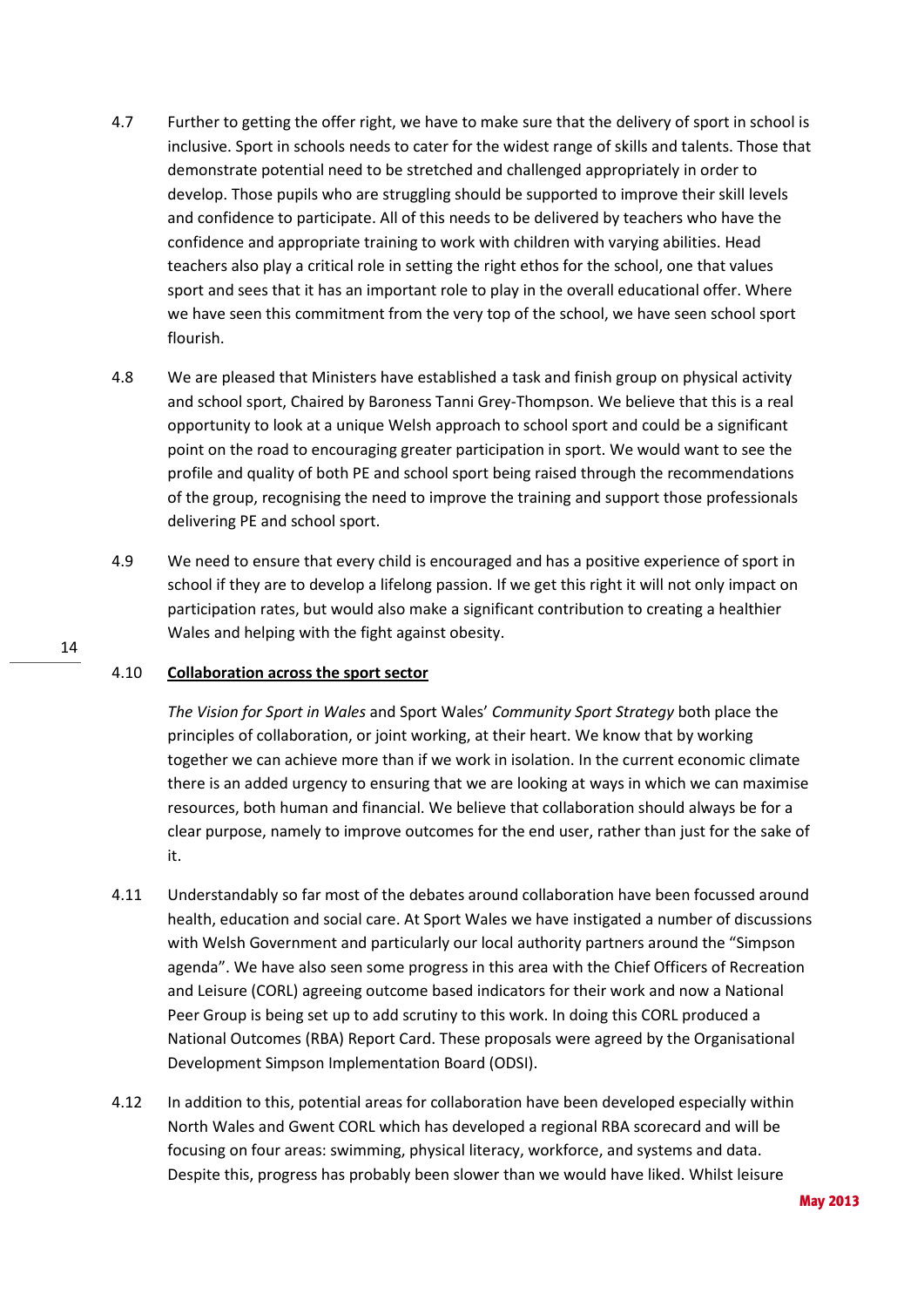services are not a priority area for collaboration in the local government sector, we often hear that these are the services under threat if the cuts become more severe. Some of our local authority partners have viewed this as an opportunity for doing things differently and working more collectively, but this is not common across Wales. We believe that by thinking and working collectively we could come up with some exciting new delivery models. To this end we have started to investigate potential alternative models of regional delivery to discuss with partners to see whether they would add value to the way in which sport in delivered in Wales. We also need to have an open and honest debate about the provision of facilities and how sport should be organised to deliver the maximum results. There can be no escaping that tough decisions will need to be made going forward, but these should be made utilising all the evidence available and looking at different delivery models.

- 4.13 In raising this it is important to note that it is not just our local authority partners we are encouraging to work together more, we make the same challenge to our governing bodies to work across sports and with local authorities. This becomes particularly important when we consider planning and use of facilities going forward. With resources being so tight, we need to make sure that future facilities are multi-purpose and usage is maximised. We are encouraged that some governing bodies have started working together on this issue and we have agreed in principle, depending on certain criteria being met, to an investment of up to £3,000,000 over 4 years towards a collaborative approach by Hockey Wales, the Football Association of Wales (FAW) and the Welsh Rugby Union (WRU) to develop 3G pitches. This will also require working in partnership with local government.
- 4.14 We are also encouraging our governing bodies to take a more business-like approach to their development, so that they are leveraging private finance as well as support from Sport Wales. In the long term we would envisage this making the sports more sustainable. Collaboration should not be solely between the public and voluntary sectors though. The private sector has a degree of expertise and finance that can be used to support the development of sport in Wales.
	- 4.15 Greater collaboration across the sport sector would be something we would want to see develop over the coming years.

#### 4.16 **Creating behaviour change**

Increasingly we are seeing the need to shift the Welsh culture about participating in sport. We are known as a nation that really gets behind our athletes and teams, but that then does not translate into participation and volunteering. Sport is one of the defining characteristics of Welsh life, with most villages having some form of sport club at their heart. This means that we are not looking to sell the importance of sport to communities, but more the benefits of active participation.

4.17 We want to see a Wales where participating in sport, in its broadest sense, is instinctive. The sporting activity becomes the centre of the community, with all helping out and taking part. We know behaviour change is not easy. To suddenly expect a culture change in what has become people's sedentary behaviour will not happen overnight. In order to achieve behaviour change, sophisticated marketing and innovative programmes will be required.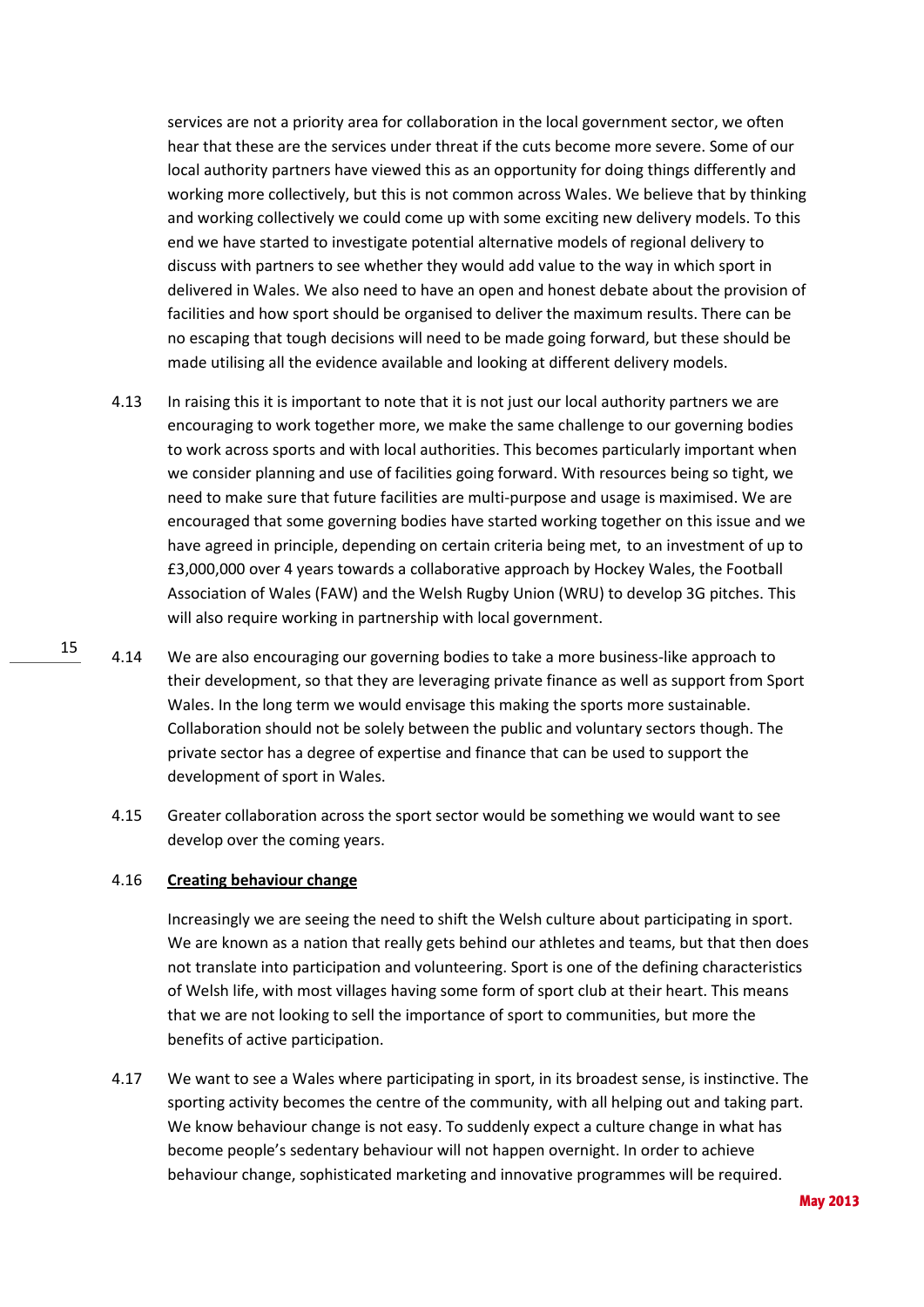Continuing to use our traditional approaches to this issue will only result in more of the same, rather than engaging a wider section of the population in participating in sport.

4.18 Whether we are considering indoor sport, outdoor games or outdoor pursuits the challenges of changing people's behaviour are the same. Most potential participants have little, if any, technical knowledge of their chosen sport. For most, it will be the first time that they had an opportunity to try that activity. In simple terms, providers have to overcome three specific challenges faced by participants:

#### 4.19 Lack of knowledge about what is available and where

The first issue to overcome is the provision of information in order to address the challenge of lack of knowledge. A range of media tend to be used including:

- word of mouth;
- printed material;
- electronic based information newsletters; websites; increasingly social media;
- signage.
- 4.20 Invariably, all of these are needed to make a sustained impact but in the first instance, 'word of mouth' is crucial. A theme constantly running through research is the importance of the social element which the activity itself engenders. People want to do activities with their friends or their peer group. Few people are prepared to go along to a session without knowing someone. With the growth of social media this has become considerably easier as experiences can be shared with a wide variety of people in an instant.
- 4.21 This does not mean that printed material should be relegated to a level of insignificance. Pamphlets, posters and papers provide basic information about activities. The date and time they are due to take place; venue; what the session will comprise and contact details. These should be clear and concise with surrounding images reflecting the particular target group. We also need to think beyond traditional locations for displaying this material. Marketing materials in leisure centres will be seen by those already engaged in some way, so more thought needs to be given to target audiences and where they get their information from. Our people segmentation tool has been used for this purpose by partners.
- 4.22 Consideration also needs to be given to on-going provision of information about future activities; location; dates etc. so that people can plan in advance. As will be discussed later, it is also important to ensure that long term development and sustainability of participation occurs. Keeping in touch with participants and making them feel valued through personal contact, provision of newsletters (whether printed or electronic) and the development of web based information is also important. The establishment of the latter is particularly important when targeting the younger age groups.

#### 4.23 Lack of understanding or skill to participate in an activity

Not having the skills to participate, or almost more importantly perceiving that you do not, is a common theme in sports development. Giving people the confidence and skills to enable them to participate is fundamental. Consequently, the recruitment of session leaders with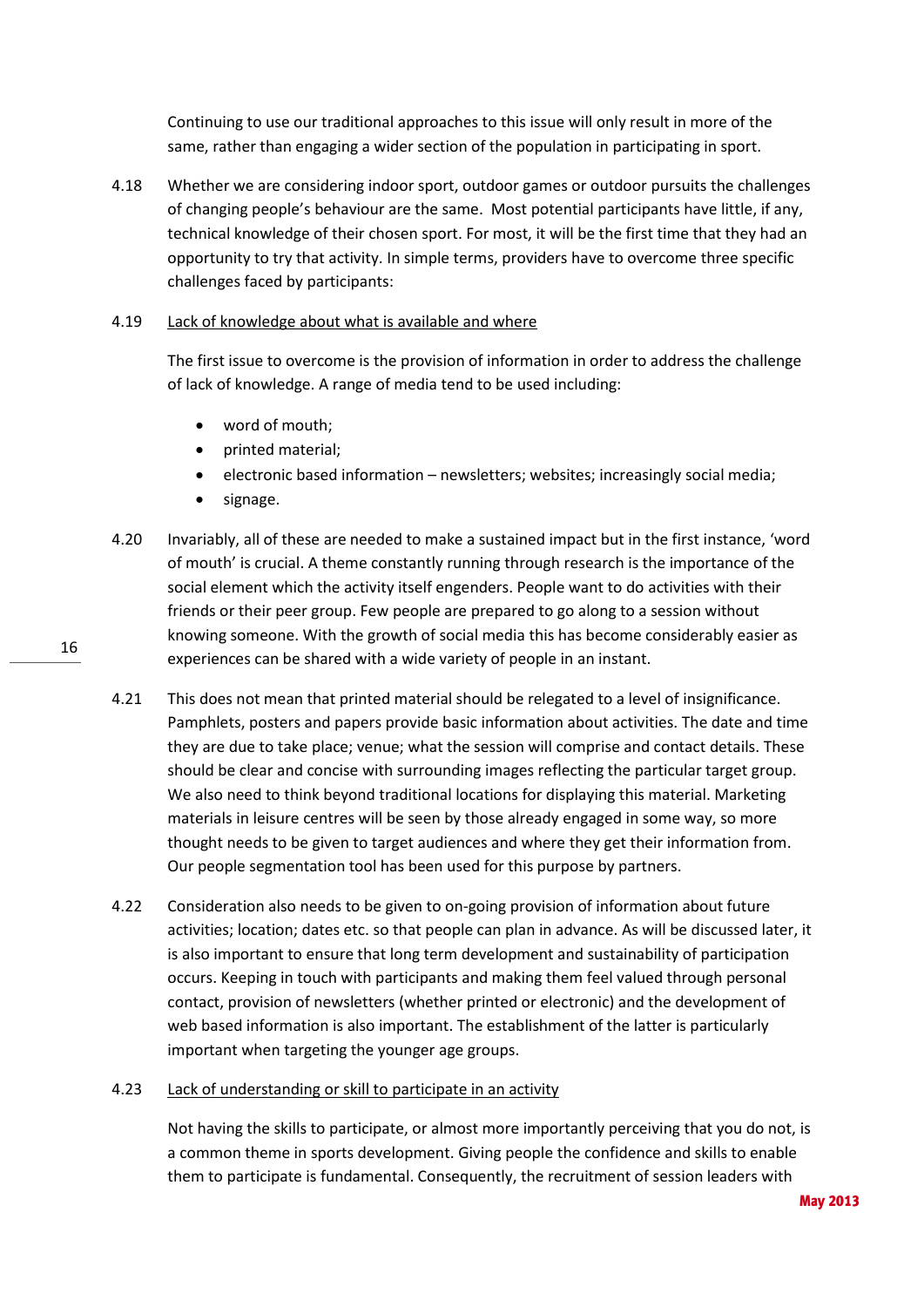the right technical skills is a prerequisite. Having empathy with participants and being able to develop good relationships with them whilst teaching them appropriate skills is fundamental to establishing successful projects.

- 4.24 Many leadership/instructor courses tend to focus on organisational and technical skills. Increasingly, 'soft' skills are seen to be of crucial importance. Successful projects have the following characteristics in relation to group leaders, a person who:
	- Welcomes all participants at the very outset;
	- Empathises with both the group and individuals;
	- Puts people at their ease;
	- Assesses individual needs and is be able to deliver the required response;
	- Ensures that all participants have a full involvement in the group's activities, not just a particular clique;
	- Considers how to ensure that participants will come to the following next session not just hopes that they will turn up.

#### 4.25 Access to appropriate equipment to participate.

Research has shown that the lack of suitable equipment is a barrier for non-participants to engage in activities. Having a badminton racket to play badminton or a canoe to paddle down a river are obvious examples. Loan schemes have been used initially to attract people to the activity. This can be done either by the activity provider purchasing the equipment on behalf of the scheme or forming links with an existing provider such as a leisure centre/ outdoor activity centre. The latter partnership approach has worked very well in areas where centres have been an integral part of promoting outdoor activities.

- 4.26 We are also aware that certain groups of people are also concerned about the clothing and footwear required to undertake various physical activities whether indoors or in the outdoors. For some, venturing into what they perceive as the unknown can be a daunting challenge. Consequently, being clear what is required and what is not required is essential if a programme is going to be successful from the outset.
- 4.27 Essentially we need to make it as easy as possible for people to get involved in sport, addressing the three areas above and allaying any concerns or preconceptions people have. Clubs need to be welcoming and there needs to be a balance between recreational and structured competitive offers in order to cater for the casual participant as well as the more competitive.

## 4.28 **Women and Girls**

Increasing participation among women and girls has been a prominent issue for all the home sport councils for a number of years. Trends across the nations broadly look the same, with participation peaking around 10-11 years old and then tailing off, quite dramatically around 14-16, and never recovering. The two graphs from our 2011 School Sport Survey below demonstrate the dramatic tail off in enjoyment of school sport from female pupils.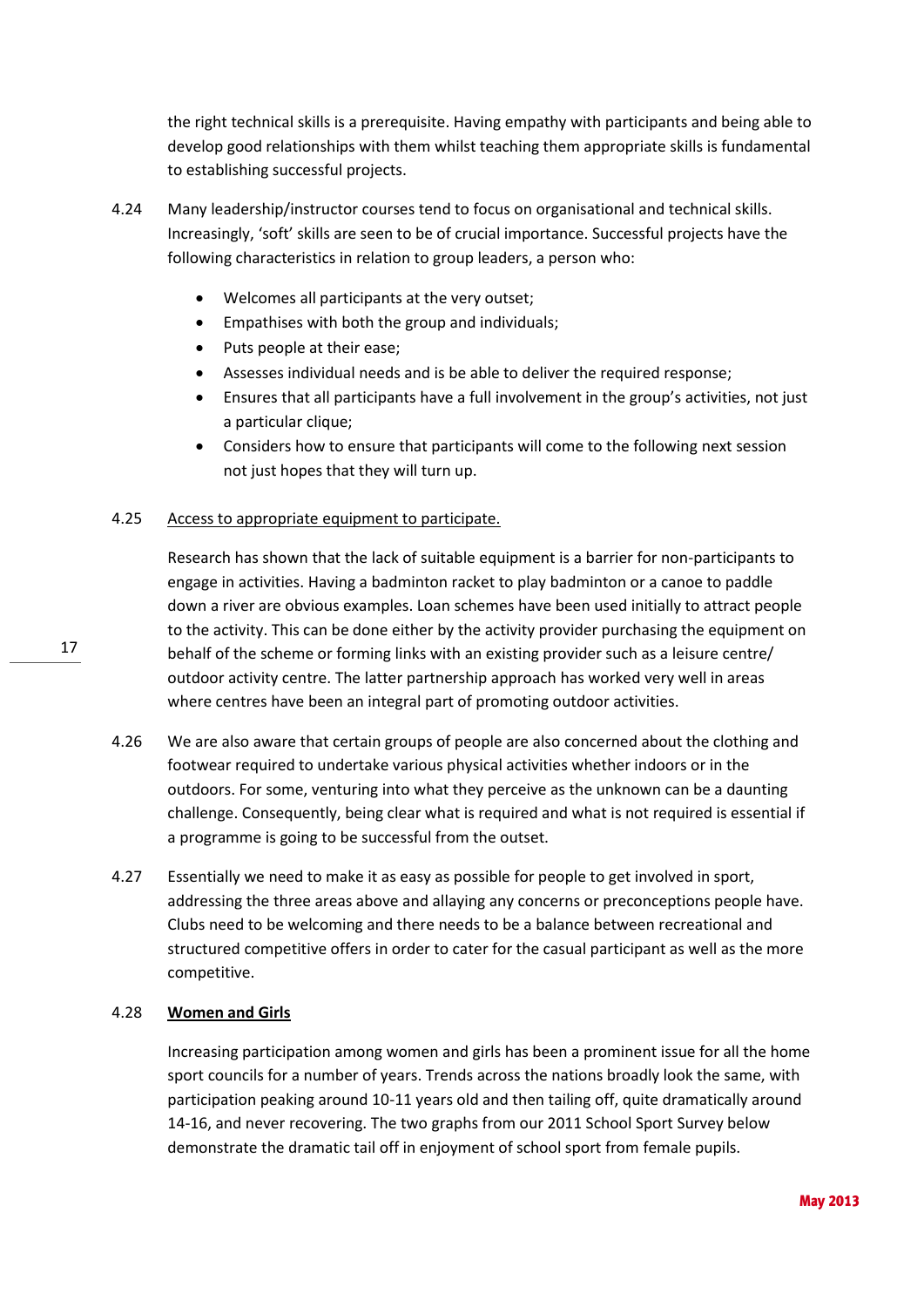

**Figure 4: Enjoyment of PE** 'How much do you enjoy PE lessons?'

**Figure 5: Enjoyment of extracurricular sport '**How much do you enjoy taking part in sport in school (at lunchtime or after-school)?'



4.29 This lack of enjoyment in later school years is obviously having a major impact on whether these young women decide to carry on with sport for the rest of their lives. The graph below though does highlight that there is, in general, a positive view of the importance of sport in having a healthy lifestyle.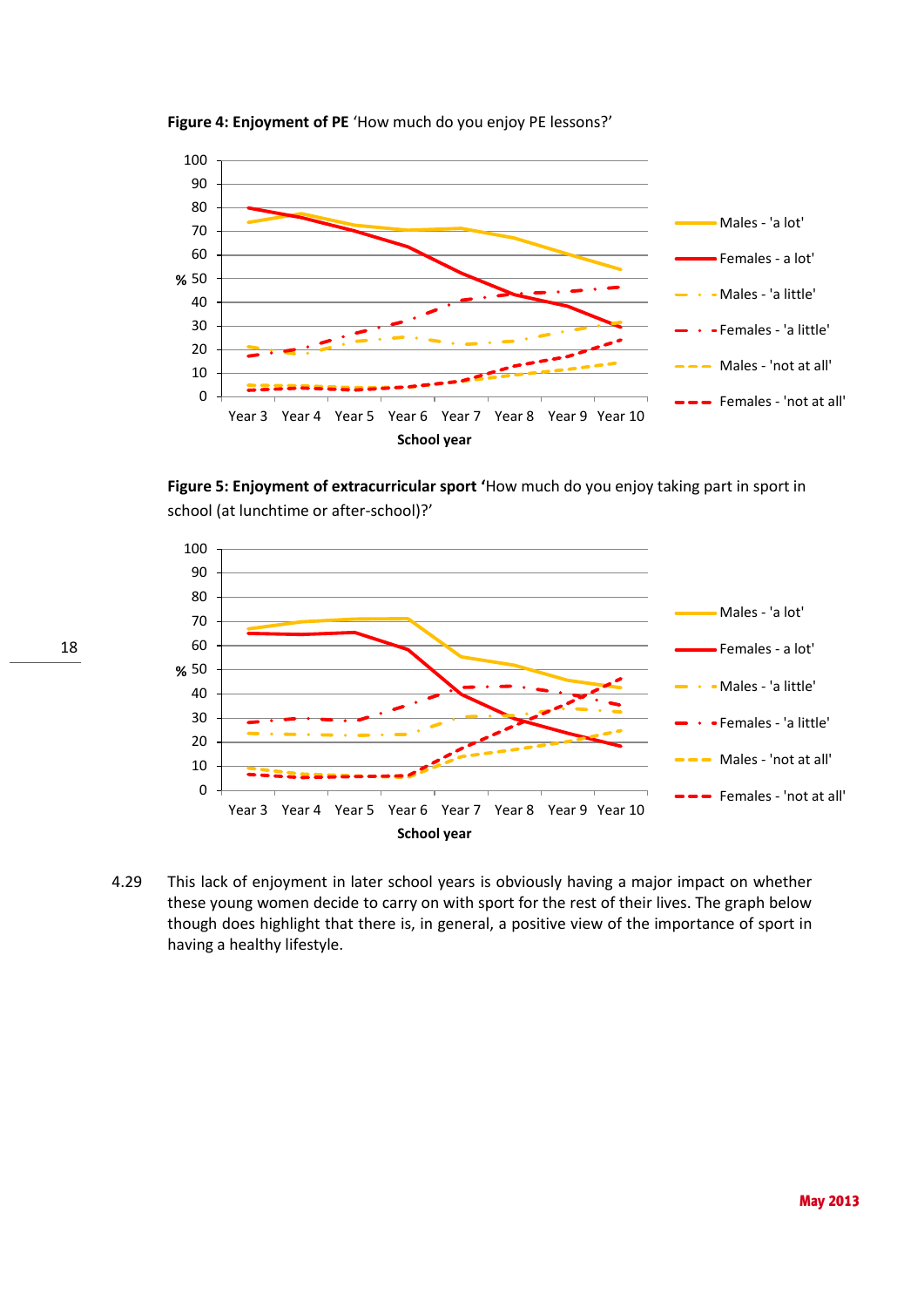**Figure 6: Percentage of pupils in Wales who said that sport contributes 'a lot', 'a little' or 'not at all' to a balanced healthy lifestyle** 



- 4.30 This seems to suggest that sporting activity is valued, but is not meeting the needs of these female pupils as they get older.
- 4.31 In order to get a better understanding of this we commissioned some qualitative research to look at why both boys and girls drop out of sport. The findings from the report included:

*Non-sporty girls of all ages reported that a big factor in them dropping out of sport was that it was no longer fun for them, for a number of reasons:*

- *having fewer sports available to them, so they became repetitive and boring*
- *less of an emphasis on enjoyment and more on technical skills*
- *competitiveness went against their preferences for enjoyment and sociability<sup>6</sup>*
- 4.32 What was particularly interesting was the number of young women we spoke to in their early twenties who indicated that they now regretted drifting away from sport and wished they could get more involved, but didn't feel they had the fitness to go back to sport.
- 4.33 The findings indicate that there are those women and girls who have been brought up around sport, or who have always participated and they clearly see the benefits, not just for health but also in terms of community and mutual support. Then there are a wider range of women and girls who enjoyed sport, mainly at primary school, but gradually drifted away as they perceived it becoming more competitive and "serious". It is this second group that we need to focus on, firstly not losing from sport and secondly ensuring that there is an offer that enables them to return if they do drift away for a time.

19

**.** 

 $^6$  Sports participation amongst 14-21 year olds: How do we encourage young people to stay involved in sport?, Brightpurpose, 2012<http://www.sportwales.org.uk/research--policy/tools-and-resources/publications.aspx>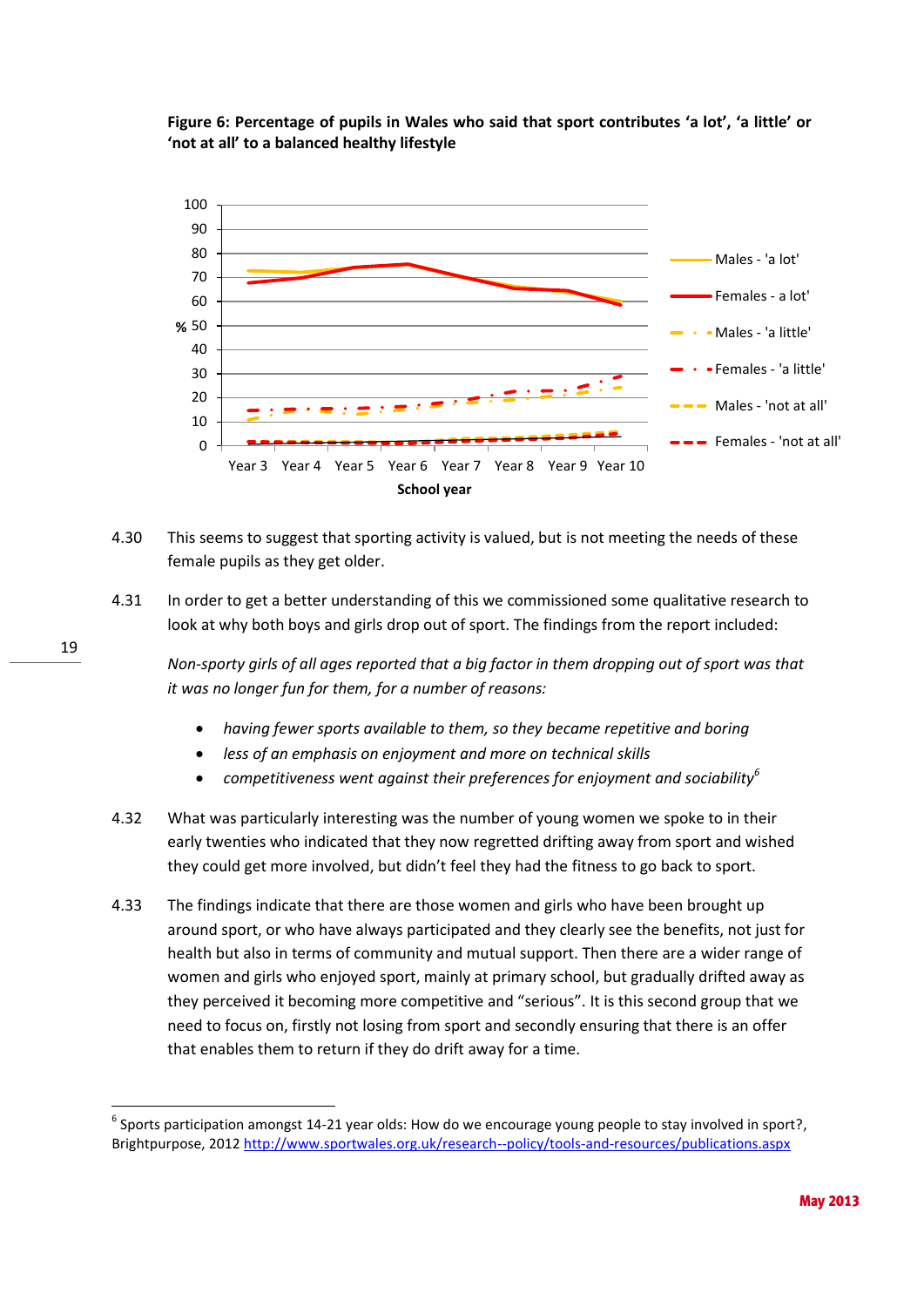- 4.34 To this end, 'Women and Girls' has been made Sport Wales corporate priority theme for the next twelve months and a task group is in the process of being established by our Board to scrutinise our work in this area. Alongside this we have been working with our governing bodies to encourage them to adapt the offers of their sport, in order to encourage more people to get involved in the sport, as well as working with a number of our local authority partners to identify what more can be done to make sport an attractive option for this particular group.
- 4.35 We have some outstanding high profile role models for women and girls, but our research also identified that one of the most effective ways of encouraging greater participation is through peer influence. We have seen this directly with our Young Ambassadors programme, where young people have played a critical role in inspiring their peers to get involved.

## 4.36 Disability

Sport Wales provides funding to Disability Sport Wales to grow community opportunities for disabled people across Wales, as well as ensuring that we continue to deliver Paralympic success. We initiated the Community Sport Programme, which has been developed and is now delivered by Disability Sport Wales. This is seen globally as one of the best examples of how to engage disabled people in sport. This forms part of our £1 million investment into disability sport in Wales.

- 4.37 In 2002 there were just 30 clubs with a handful of members getting the chance to play sport in Wales. There are now 331 disability sport clubs, growing by 20% from 269 in the last twelve months.
	- 4.38 The number of participation opportunities delivered in 2012 rose from 927,000 opportunities to 1,012,000. There has also been an increase in the number of active coaches working on the programme, from 1,621 to 1,766, while volunteers have increased from 2,130 to 2,390.
	- 4.39 Disability Sport Wales has since developed their "inSport" programme, which aims to work with a range of partners, including local authorities and governing bodies, to encourage inclusive activities for disabled people in their communities.

## 4.40 Lesbian, Gay, Bi-sexual and Transgender (LGBT)

Sport Wales has been a Stonewall Diversity Champion since 2011, working internally to ensure that we are an attractive employer to the LGBT community and that we are supporting LGBT members of staff. In the summer of 2012, in partnership with Stonewall Cymru, we invited lesbian, gay and bisexual individuals living in Wales to share their views about sport by taking part in some qualitative research<sup>7</sup>.

4.41 This ground-breaking research revealed that whilst many lesbian, gay and bisexual people are interested in sport (94% of those who responded), they have also been put off by

 $\overline{a}$ 

<sup>&</sup>lt;sup>7</sup> Full report and materials can be downloaded via[: http://www.sportwales.org.uk/lgbreport](http://www.sportwales.org.uk/lgbreport)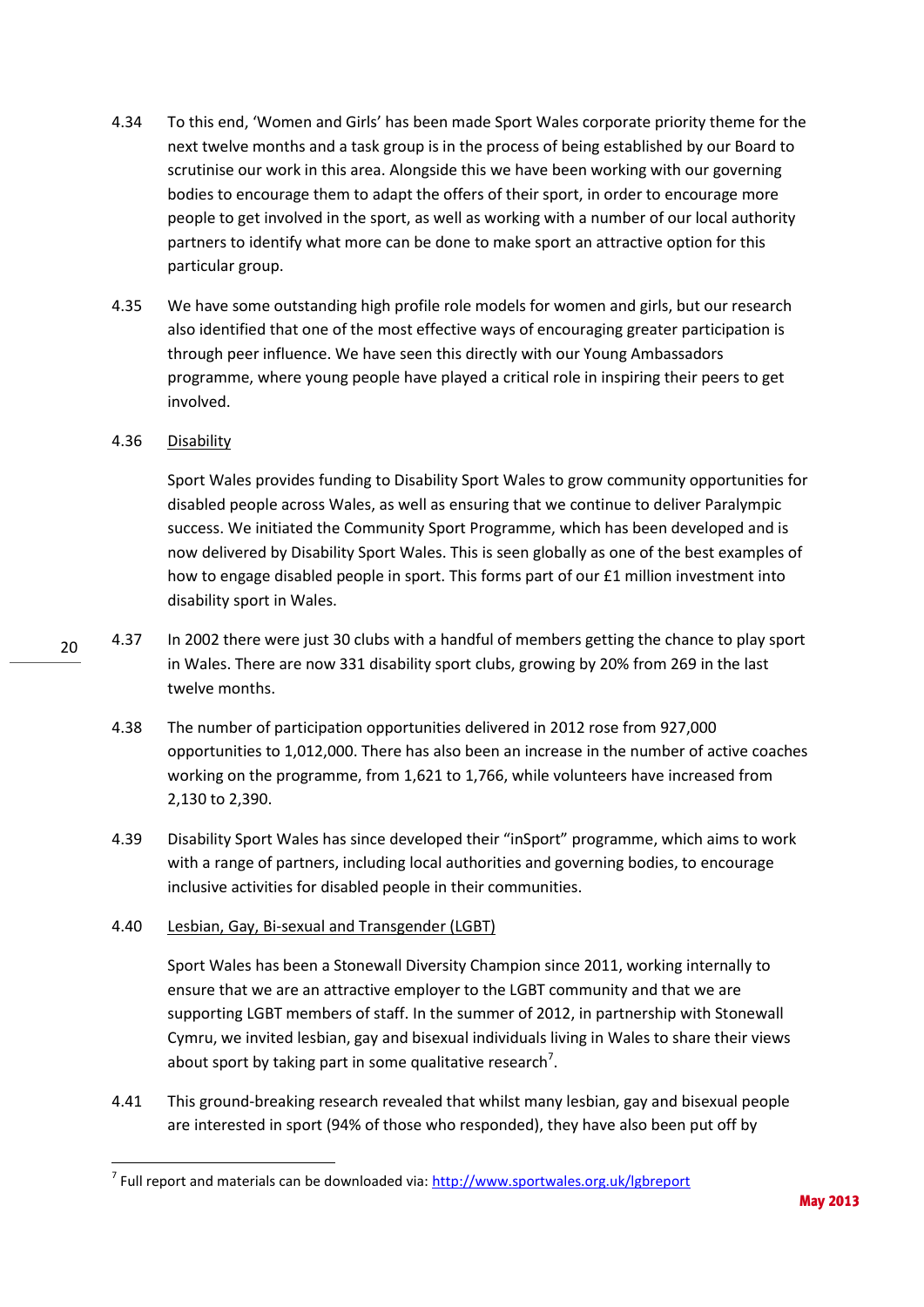negative experiences or the perception that it is an unpleasant and unsafe environment for gay people. It is recognised that there needs to be a mixed offer of both encouraging clubs to become more LGBT friendly as well as the creation of more LGBT specific clubs where there was demand.

4.42 The report made a number of recommendations, including the creation of the Sport Charter and the establishment of an LGBT sport forum, which could act as a platform for discussion and action on issues relating to sexuality in sport. We are delighted that the Charter will be launched in the coming months and that the forum has been established, with representation from most of the major sports in Wales. We see this element of work as a learning curve for ourselves and the sector as a whole. The process of completing the report has also created stronger links between Sport Wales and Stonewall Cymru. This year, for the first time, Sport Wales along with various governing bodies will have a presence at Mardi Gras in order promote sport as an activity for all.

#### 4.43 Black and Minority Ethnic (BME)

Participation statistics on the BME population in Wales have always been difficult to obtain through the Active Adult Survey, due to the small sample sizes in Wales. In saying this in 2009 we commissioned a short piece of research to look at the barriers facing the BME community in accessing sporting opportunities. The research identified factors such as:

- Many leisure and youth settings were perceived as male friendly places or having unsuitable facilities for women of certain faiths, for example mixed changing areas in swimming pools were a "no go" for some groups;
- Family responsibilities and childcare were both potential barriers for women's participation;
- Discrimination continues to be an issue for some in participating
- Need to develop more family based activities in order to raise the participation level
- 4.44 At Sport Wales, working with StreetGames, we have recently set up a BME forum in South East Wales. The purpose is to bring together partners delivering sport to BME communities to look at ways in which we can share what works as well as supporting access to funding to make the activities sustainable.

#### 4.50 Child Poverty

Alongside the launch of our Community Sport Strategy in 2012, we also launched our Child Poverty Strategy, covering the period 2012-15. Our surveys have indicated that:

- Patterns of sport participation differ by socioeconomic group;
- Young people and adults living in deprived areas are less likely to participate in sport than their peers. For young people this is particularly in reference to club sport;
- Levels of latent demand for sport tend to be lower for young people living in areas of relative deprivation.
- 4.51 We do not believe that lower participation levels in deprived areas are inevitable or that any of the barriers to greater participation are insurmountable.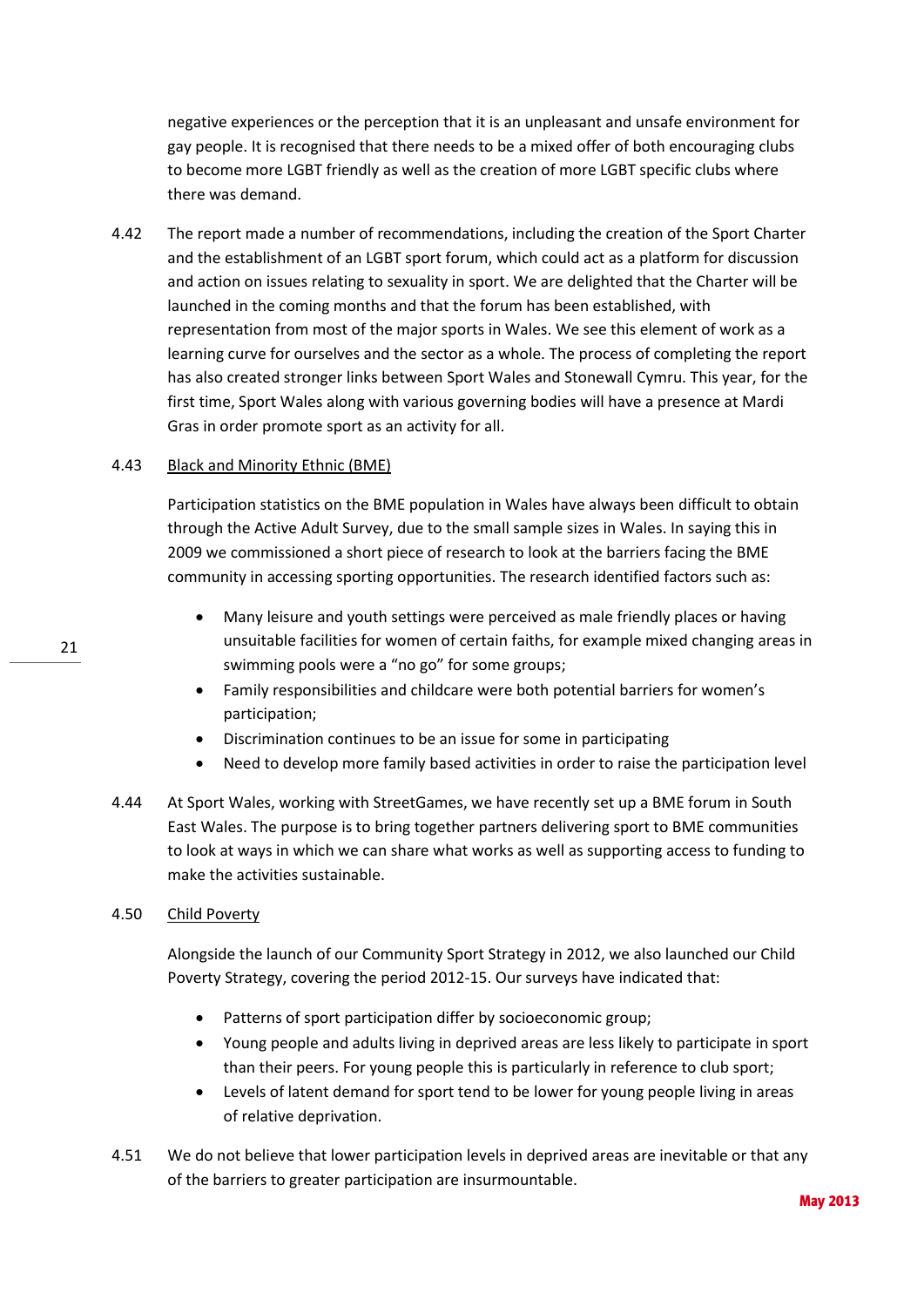- 4.52 Our first Child Poverty Strategy has the following aims:
	- To see an increase in participation amongst children and young people living in poverty, contributing to our wider aspiration of all children and young people being hooked on sport for life;
	- To see an increase in volunteering amongst adults in lower social grades, contributing to our target of getting 10% of the adult population in Wales volunteering in sport by 2016;
	- For sport to be considered a key partner in the effort to tackle poverty in Wales, with poverty and participation targets being shared across partners.
- 4.53 We recognise that whilst some of our partners will be well versed in working with deprived communities, e.g. local authorities, other will have had less experience. In saying this we view poverty as not solely an economic issue, but relating to poverty of opportunity.
- 4.54 In the coming months we will be publishing research we have undertaken looking at the barriers to participation in formal club activity in deprived communities. The emerging findings include the role of parents in facilitating sport and the critical role that schools play in providing sport to this group of young people. We will ensure the committee receives copies of the final report.
- 4.55 We are fully committed to working with organisations in Wales' most deprived areas and we are improving our links with the reorganised Community First areas. Alongside this we have increased our funding to StreetGames to £150,000 per year for the next two years, to support the work they are undertaking in delivering doorstep opportunities to some of the most deprived children and young people in Wales. The outcomes of this partnership in the last twelve months include:
	- StreetGames are now active in 98 of 200 Lower Super Output Areas (LSOAs), starting point was 62
	- 664 generic volunteers have been deployed, providing over 9,000 volunteering hours to StreetGames – average 13.5 hours per person
	- 840 delegates have engaged with the Training Academy; 292 candidates have accessed sports specific entry level qualifications
	- An estimated 10,000 participants have engaged with StreetGames
	- Positive engagement with a wide range of governing bodies
- 4.56 We are also in some very early discussions with colleagues in Welsh Government about undertaking some focussed work with a couple of Community First areas looking at changing behaviour and approach to sport. Finally we work closely with Sported, a charity that seeks to provide funding for sporting activities in deprived communities, in order to ensure that we are making the best of our investments.
- 4.57 Age
- 4.58 Our primary focus is on getting more children and young people engaged in sport from the earliest age, ensuring that their rights to leisure activities are met. We believe that if we can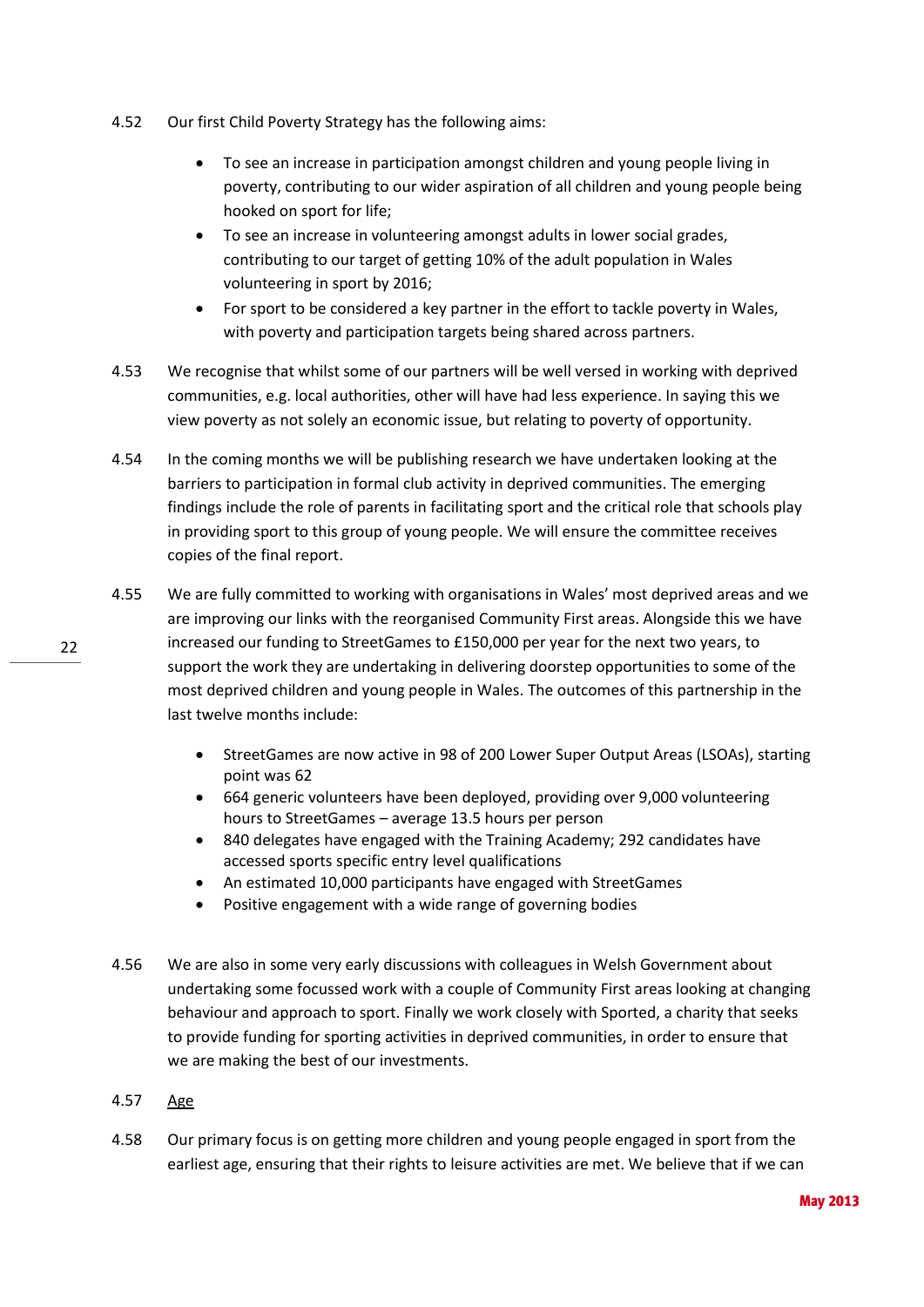create a generation of adults who are physically competent from the earliest age, then we are much more likely to see that participation continue throughout their lives. Obviously changing perception and behaviour is much easier at an earlier age.

- 4.59 This is not to say we are not interested in ensuring that there is provision for adults, our aspiration is to get "every child hooked on sport *for life*", not just for childhood and adolescence. We have been encouraging our partners to look at ways in which they can adapt their sports to encourage adults to return to the sport, for example "back to netball" schemes. We have to make sport more accessible and relevant to people's lives as well. Not everyone has the time to take part in a full eleven-a-side football, but we have seen how smaller five and seven-a-side centres have developed through provided recreational competitive opportunities.
- 4.60 It is important to remember as well that it is not just about active participation in sport, we are always looking for new skills and new people to get involved with coaching, general volunteering and governance. Just because someone's playing career has come to an end, their participation in creating opportunities for the community is only just beginning. Retaining and adding to the army of volunteers who keep sport running in our communities is vital.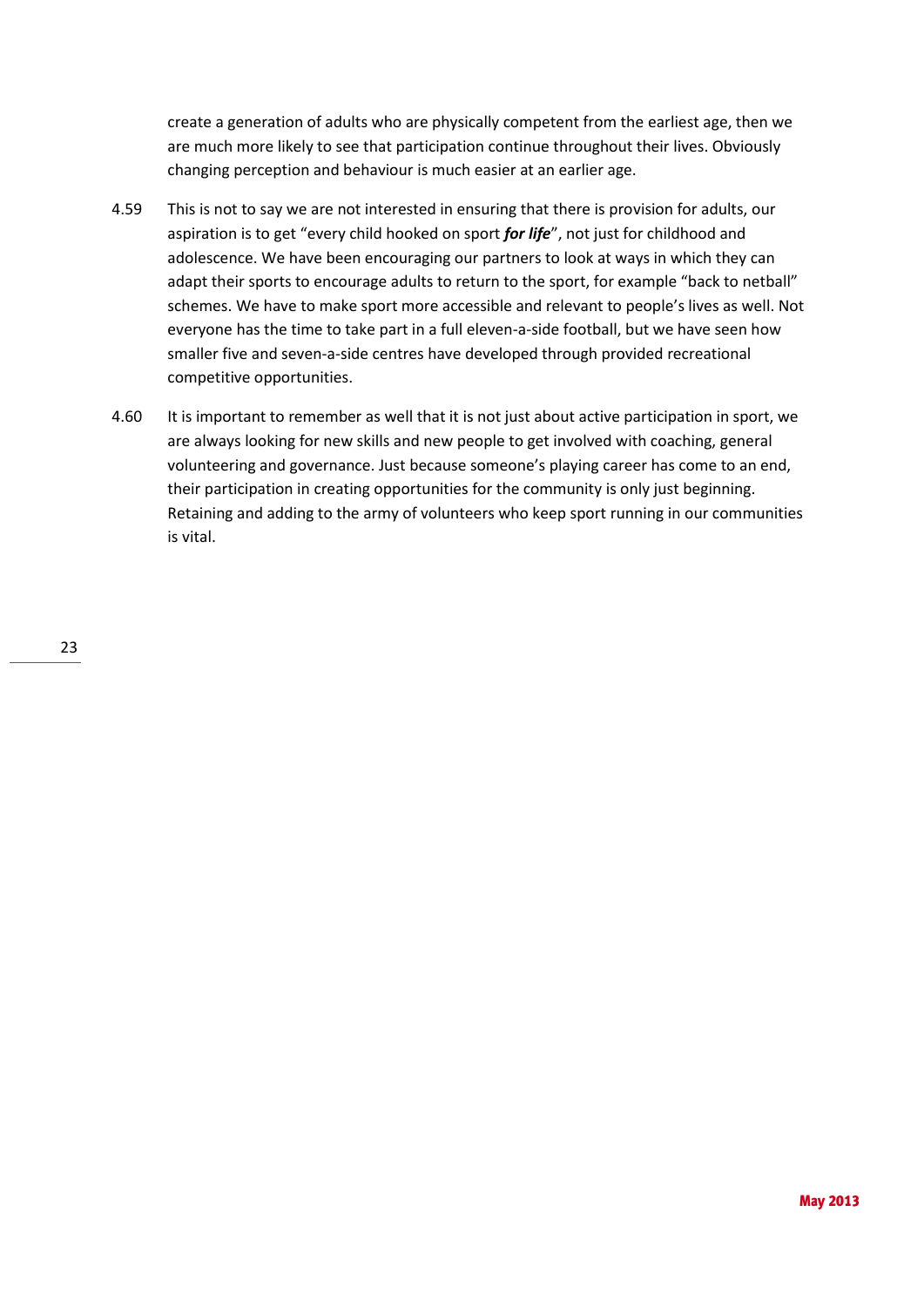## **5 What are the links between programmes to develop sport in Wales and other Welsh Government initiatives to increase physical activity?**

- 5.1 As indicated earlier we are committed to supporting Creating *An Active Wales* and the Programme for Government. We have also recently been asked to develop a joint programme of work with Public Health Wales, which has been submitted to Welsh Government. We believe that this is a significant step in placing participation in sport firmly in the category of a preventative solution to the well documented health problems that are facing the Welsh nation.
- 5.2 Through the Physical Activity and School Sport Task Group we have further strengthened our links with colleagues in education, which had been formed through the development of the PE and School Sport (PESS) programme<sup>8</sup>. Education plays such a crucial role in ensuring those first experiences of sport encourage a lifelong interest that we have seen these relationships as particularly important.
- 5.3 We are developing our links with the Welsh Government's Community First Programme and have built a positive relationship through our joint funding of StreetGames, referred to in the previous section.
- 5.4 We have also led on developing links with Business Wales' regional centres, linking them with governing body and club activity. This has enabled the sport sector to receive support and advice on how to develop business plans and sustainable models.
- 5.5 We intend to continue developing these relationships over the coming years, not only to increase participation in sport, but also to ensure that sport is maximised to impact on other areas of the Programme for Government.

1

May 2013

<sup>&</sup>lt;sup>8</sup> More information about PESS can be found via: [http://www.sportwales.org.uk/community](http://www.sportwales.org.uk/community-sport/education/pe--school-sport/about-pess.aspx)[sport/education/pe--school-sport/about-pess.aspx](http://www.sportwales.org.uk/community-sport/education/pe--school-sport/about-pess.aspx)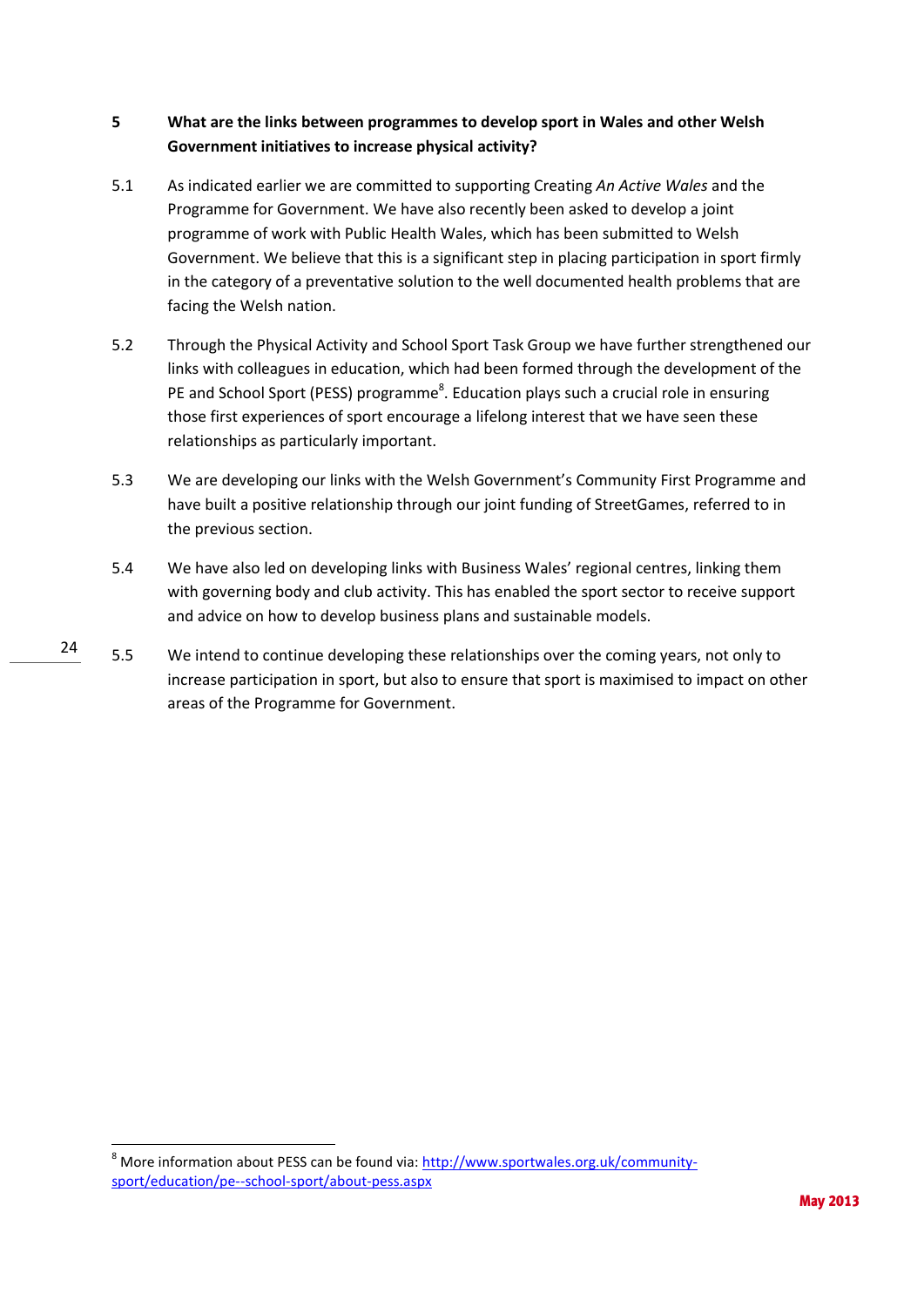- **6 The impact of the Olympic and Paralympic legacy, the Ryder Cup and other high profile Welsh sporting events and achievements on participation levels in Wales.**
- 6.1 We will have more complete evidence of the impact of the Games when our surveys report in the autumn. So far we have some positive anecdotal evidence of clubs that have seen an increase.
- 6.2 Sports such as gymnastics (25%), hockey (32% of clubs), swimming (39%), cycling (24%), boxing (33%) and athletics (12%) have all reported significant increases in participation, whilst canoeing have set up 30 new clubs to cope with the surge in demand spurred by the Games. Some of this may be down to an Olympic and Paralympic effect.
- 6.3 The Young Ambassadors scheme was established as part of the Games legacy programme and has gone from strength to strength in Wales with now around 1800 signed up in Wales. Increasingly we are seeing our partners using the enthusiasm of these young people to inspire their peers and directly deliver sporting opportunities. These young people are a very tangible legacy from the Games and we are working with the Youth Sport Trust to continue to develop this programme in Wales.
- 6.4 It is important to remember that legacy is not just what happens a few months or even a year after a major event, but in the sustained increase in participation. There can be no doubt that major sporting events play a role in bringing sport to the public at large, but increasing participation in sport takes more than a single major event.
- 6.5 Since the 2010 Communities and Culture Committee report *Making the Most of Major Sporting Events* we have developed a stronger relationship with the Welsh Government's Major Events Unit, building a dialogue around what sporting events would create good development opportunities for our elite athletes and what events we would view as more of an economic driver, with little participation legacy.
- 6.6 Throughout this the media play a crucial role in enabling people to access coverage across a wide range of sports. Part of what the Olympics and Paralympics provides us with is the opportunity to become immersed in sports that we only tend to see on television every four years. Sadly it was not long before the triumphs of our Olympians and Paralympians were replaced on our back pages with the regular diet of football and rugby. How can we expect to see a legacy from events, if the media are not following up the public's interest? We congratulate BBC and Channel 4 on their high quality and extensive coverage of both the Games last summer, but we need to keep that going if we are to inspire the next generation to get involved.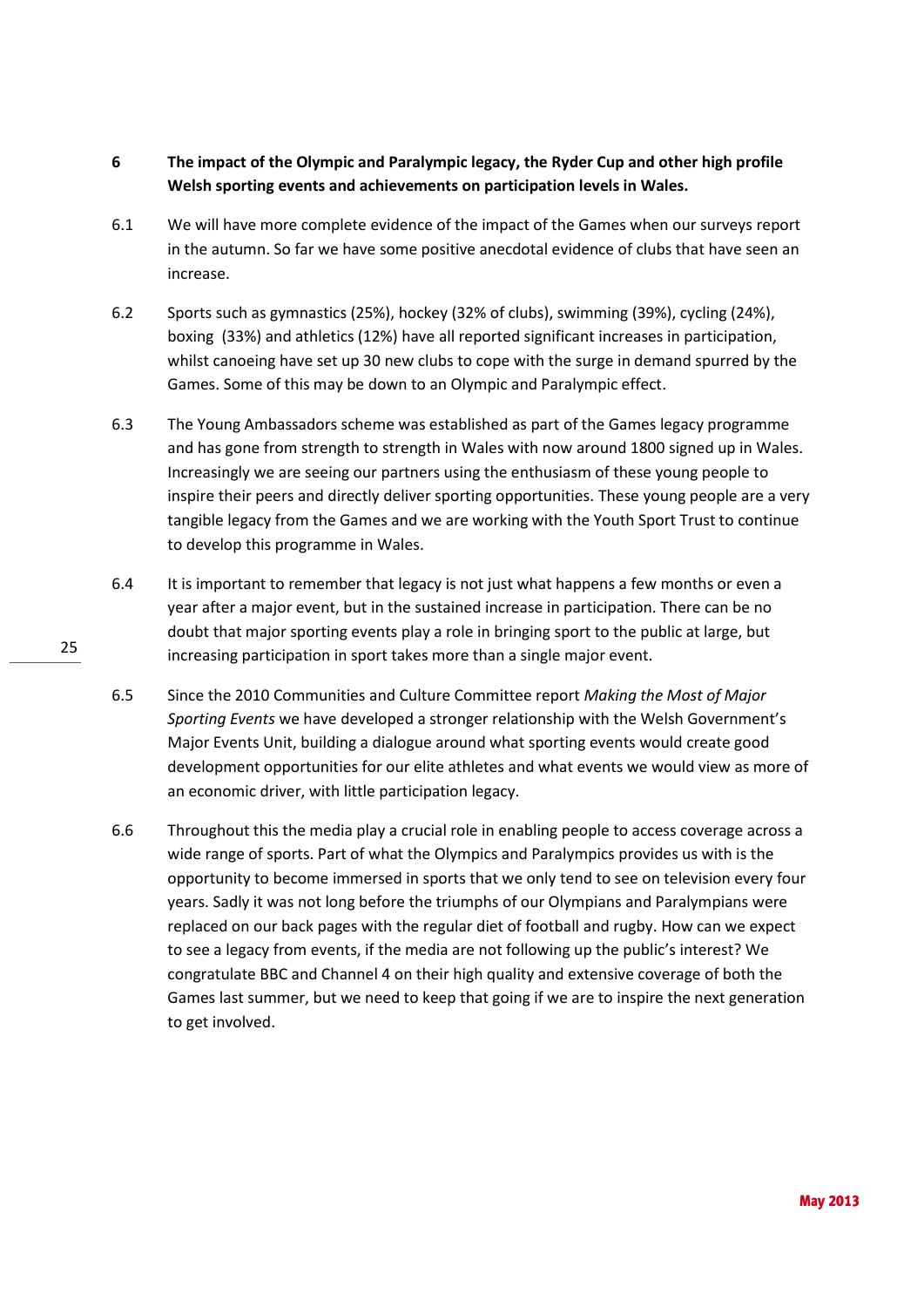## **7 Conclusion**

- 7.1 The sports sector in Wales has gone through a significant change in the last three years, starting with the launch of *The Vision for Sport in Wales* in 2010. We now have a clear direction, know the areas we need to focus on and have strategies to provide us with the actions that need to be taken. There are some areas where we are starting to see positive progress, such as the concerted efforts our partners have made to work in a different way. For others we have significantly more work to do to fundamentally shift behaviour.
- 7.2 Overall we believe that the sector is moving in the right direction to increase participation in sport, recognising the barriers and challenges along the way. At Sport Wales we are enthusiastic about tackling these challenges with our partners in order to achieve our aspirations for Wales and its communities.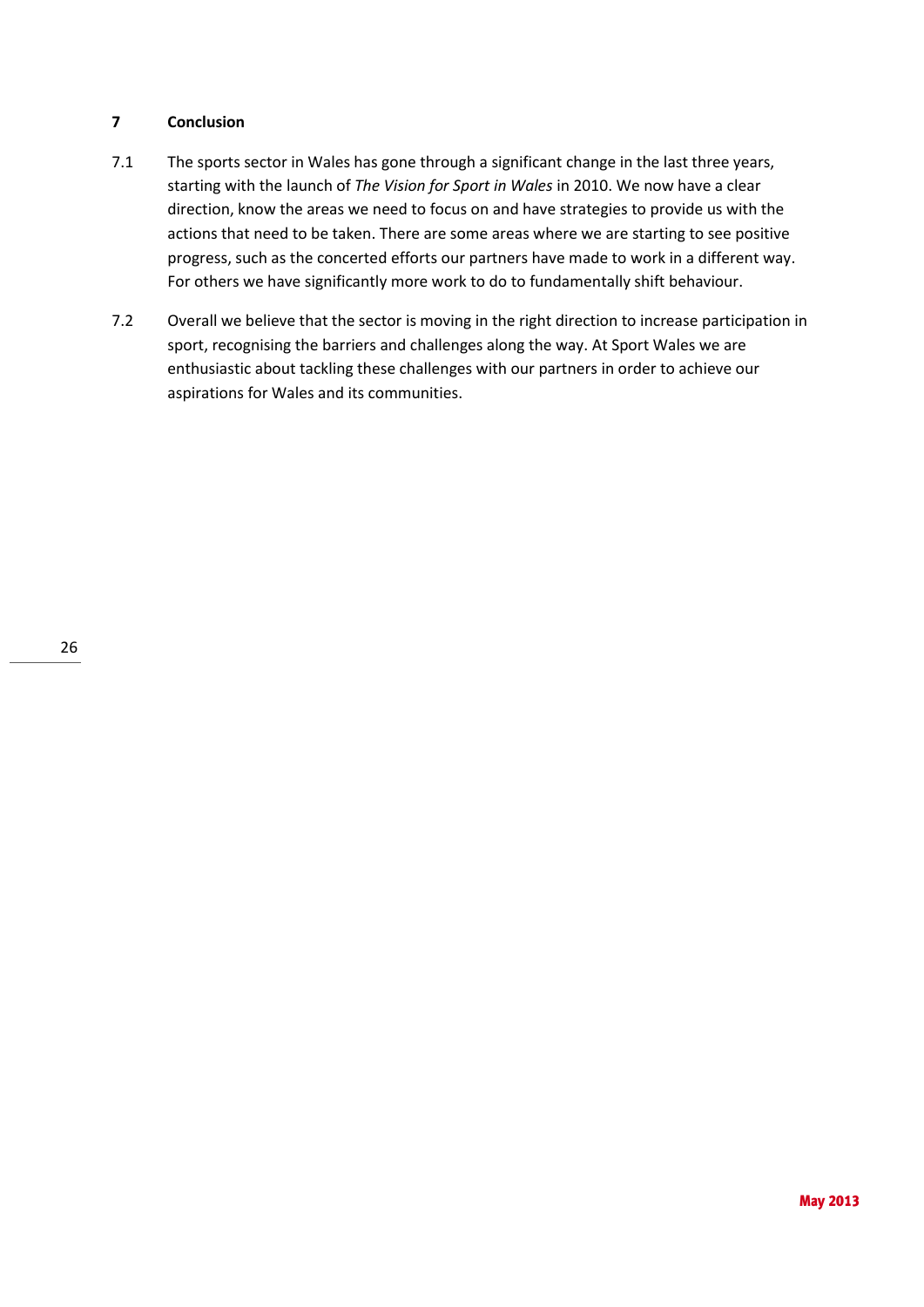|                                                                                                                                                                                                                                                                                                                                                                                                                                                                                                                                                                                                                                                                                                                                                                                                                                                                                                                                                                                                                                                                                                                                                                                                                                                                                                           | <b>Nation of Champions</b><br>POPULATION: All people in Wales                                                                                                                                                                                                                                                                                                                                                                                                                                                                                                                                                                                                                                        |                                                                                                                                                                  |                                                                                   |  |  |  |  |  |  |
|-----------------------------------------------------------------------------------------------------------------------------------------------------------------------------------------------------------------------------------------------------------------------------------------------------------------------------------------------------------------------------------------------------------------------------------------------------------------------------------------------------------------------------------------------------------------------------------------------------------------------------------------------------------------------------------------------------------------------------------------------------------------------------------------------------------------------------------------------------------------------------------------------------------------------------------------------------------------------------------------------------------------------------------------------------------------------------------------------------------------------------------------------------------------------------------------------------------------------------------------------------------------------------------------------------------|------------------------------------------------------------------------------------------------------------------------------------------------------------------------------------------------------------------------------------------------------------------------------------------------------------------------------------------------------------------------------------------------------------------------------------------------------------------------------------------------------------------------------------------------------------------------------------------------------------------------------------------------------------------------------------------------------|------------------------------------------------------------------------------------------------------------------------------------------------------------------|-----------------------------------------------------------------------------------|--|--|--|--|--|--|
| a)                                                                                                                                                                                                                                                                                                                                                                                                                                                                                                                                                                                                                                                                                                                                                                                                                                                                                                                                                                                                                                                                                                                                                                                                                                                                                                        | 1. OUR PRIORITIES / APPROACH                                                                                                                                                                                                                                                                                                                                                                                                                                                                                                                                                                                                                                                                         | Drawing a distinction between those sports and events where Sport Wales investment of support and resources can have a direct impact, and those where the        | <b>Institute feedback</b><br><b>Survey data:</b>                                  |  |  |  |  |  |  |
| effect / impact will be less direct;<br>Continuing a system of categorisation through which Sport Wales can apply different levels of support to sports in the fulfilment of its overall objectives;<br>Athletes - 58% response<br>b<br>Focus support and resources on a smaller number of sports, in order to maximise their potential to achieve consistent and sustainable high-level success;<br>rate<br>C)<br>Deliver and refine a more flexible model of support and delivery which allows Sport Wales to:<br>Coaches - 90% response<br>d)<br>Support world-class athletes, regardless of the overall strength of the sport in which they compete<br>rate<br>ii.<br>Invest purposefully in bespoke performance projects which have the potential to deliver high-level success<br>PD's - 70% response rate<br>iii.<br>Recognise and respond to the complex structures in place for elite sport within disability sport<br>The<br>Develop partnership working with the major professional sports in Wales which adds value to their performance pathways where appropriate<br>iv.<br>was that the quality and<br>Redefine the relationship between the delivery of elite sport and the underpinning structures, recognising how the performance pathway runs between the two.<br>e)<br>effectiveness |                                                                                                                                                                                                                                                                                                                                                                                                                                                                                                                                                                                                                                                                                                      |                                                                                                                                                                  |                                                                                   |  |  |  |  |  |  |
| g)                                                                                                                                                                                                                                                                                                                                                                                                                                                                                                                                                                                                                                                                                                                                                                                                                                                                                                                                                                                                                                                                                                                                                                                                                                                                                                        | Through pursuing this approach we recognise that we are a small nation of limited resource. Therefore, our focus must be on getting the very best out of the<br>$f$ )<br>resources available. It's about raising the bar and creating accountability from everyone involved. It's about ensuring that the success that Wales produces on the<br>generally rated as either<br>world stage is systemic, deliberate and can be sustained.<br>If we can do all of these things, we are confident that the result will be more medals won at Olympic, Paralympic, Commonwealth, World and European levels<br>86% of respondents.<br>between 2010 and 2016, fulfilling the Welsh Government's vision that: |                                                                                                                                                                  |                                                                                   |  |  |  |  |  |  |
|                                                                                                                                                                                                                                                                                                                                                                                                                                                                                                                                                                                                                                                                                                                                                                                                                                                                                                                                                                                                                                                                                                                                                                                                                                                                                                           | 2. HOW WELL ARE WE DOING? Figures 1: Commonwealth, Olympic and Paralympic Results                                                                                                                                                                                                                                                                                                                                                                                                                                                                                                                                                                                                                    | "We want to be the best we can be and we want to be known across the world for our sporting achievements."                                                       |                                                                                   |  |  |  |  |  |  |
| 35<br>30<br>25<br>20<br>15<br>10                                                                                                                                                                                                                                                                                                                                                                                                                                                                                                                                                                                                                                                                                                                                                                                                                                                                                                                                                                                                                                                                                                                                                                                                                                                                          | 31<br>$\blacksquare$ 2002<br>$\overline{2}$<br>$\overline{3}$<br>$0 \quad 1$<br>Manchester<br>19 19<br>Commonwealth<br>■2006<br>Per<br>Melbourne<br>2nd<br>Capita<br>2010 Delhi<br>3rd<br>4th<br>ı placing<br>alth Gamı<br>2014 Glasgow<br>$\vert$ 1st<br>Commonwealth<br>(target)                                                                                                                                                                                                                                                                                                                                                                                                                   | 2000 Sydney<br>30<br>40<br>25<br>2004 Athens<br>30<br>20<br>15<br>2008 Beijing<br>20<br>10<br>10<br>2012 London<br>$\Omega$<br>Paralympic<br>Olympic<br>2016 Rio | 2000 Sydney<br>2004 Athens<br>2008 Beijing<br>2012 London<br>2016 Rio<br>(target) |  |  |  |  |  |  |

> Olympic Medals

 **(Fig. 1B) (Fig. 1A) ( Fig. 1C) (Fig. 1D)**

Olympians % of Team Paralympians % of Team

**STORY BEHIND THE GRAPHS –** Games Graphs: The Commonwealth and Olympic medal graphs (figs 1B and 1C) are only representative of the state of health at the time of the Games, up to 2010 Commonwealth and 2012 Olympic. Figure 1A identifies that, despite the fact that Wales continues to be the best performing Home Country in medals per capita, performance against the entire Commonwealth has started to erode slightly, 2<sup>nd</sup> (2002) to 4<sup>th</sup> (2010). There are a number of contributory factors, foremost being the improved competitive nature of some countries such as Malaysia and Cyprus, plus the fact that Sport Wales has spread its elite support service too thinly across a high number of sports. The Elite Sport Strategy has been developed to counter this, focussing strategically on a fewer number of medal winning sports. Welsh athlete performance at the Olympic and Paralympic level continues to improve in terms of medals won (fig 1C) although has increased in Olympic terms for numbers on the team and also for the Paralympics (fig 1D)

Paralympic Medals

2016 Rio (target)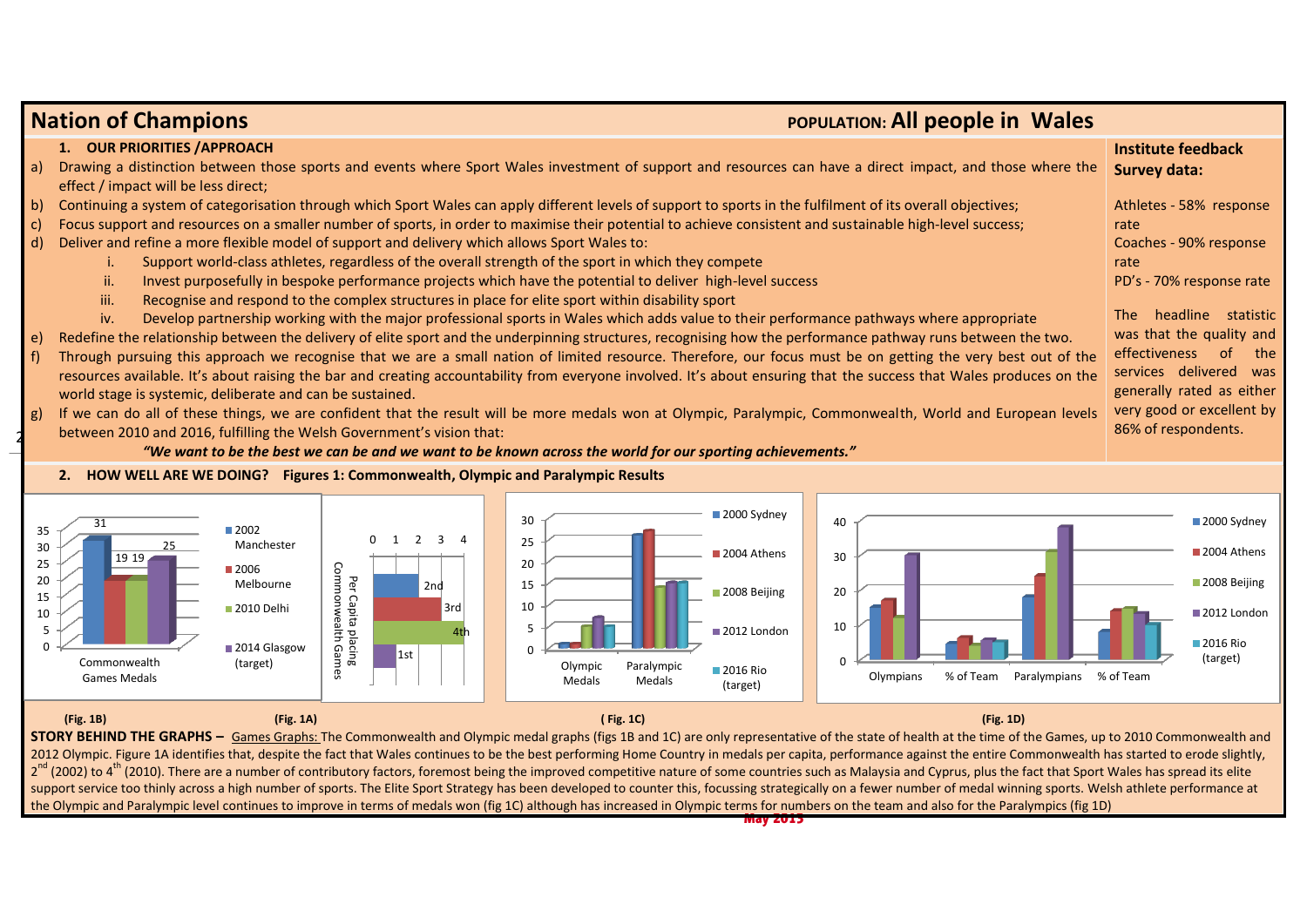# **REPORT CARD**

| OUTCOME. Every child hooked on sport for life<br><b>POPULATION: All people in Wales</b>                   |                                                                |  |  |  |  |
|-----------------------------------------------------------------------------------------------------------|----------------------------------------------------------------|--|--|--|--|
| <b>OUR PRIORITIES</b>                                                                                     | WHAT OTHER DATA DO WE NEED(Data development                    |  |  |  |  |
| Support everyone to undertake 3 occasions of sport each weekoutside of school                             | agenda) Existing graphs only reported on every year / 2 years. |  |  |  |  |
| Increase the number of 16-24yrs old who participate in 3 occasions of sport each week                     | No trend data for some graphs. Information relating to Ethnic  |  |  |  |  |
| Giveyoung people the skills/confidenceto bephysically literate through high quality sporting experiences. | Minority Communities is insufficient. More clarity needed on   |  |  |  |  |
| Increase the number of people involved in sport at a club                                                 | the right key outputs to evidence progress against outcomes.   |  |  |  |  |
| Double the number of volunteers and coaches involved in sport                                             | Physical competency measure to be developed.                   |  |  |  |  |

## HOW WELL ARE WE DOING? STORY BEHIND THE GRAPHS - ALL

Geographical differences in participation across Wales. Participant is not at the centre of the planning process. Men are more likely to participate than women. Males are more likely to be sports club members than females. Participation decreases with age. Of those with a long-term illness, health problem or disability, 35% participate (38%) males & 32% females). Participation in leisure and fitness clubs is broadly the same for men and women. In line with club membership rates for adults - males are much more likely to volunteer in sports clubs.



**PARTNERS WHO CAN HELP US:** PARENTS AND YOUNG PEOPLE, SCHOOLS, LOCAL AUTHORITIES, GOVERNING BODIES OF SPORT, SPORTS CLUBS, LEISURE CENTRES, PRIVATE PUBLIC / THIRD SECTOR PROVIDERS, COACHES AND VOLUNTEERS, TEACHERS